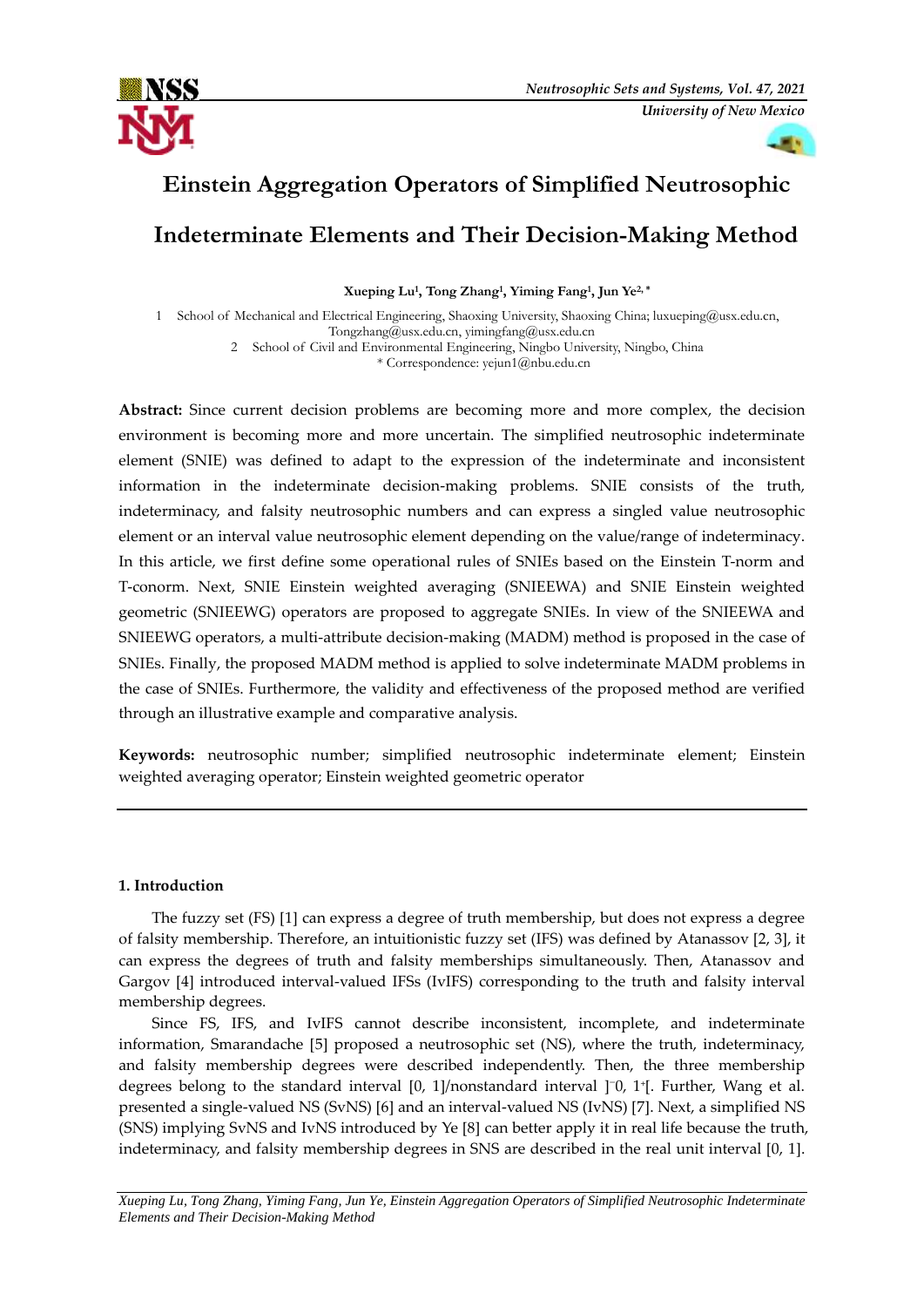Since then, researches proposed various aggregation operators and decision-making (DM) methods in the cases of SvNSs and IvNSs. Meanwhile, SNSs can be used in multi-attribute decision-making (MADM) problems with SvNSs and IvNSs in the indeterminate and inconsistent situations. By combining SNS with a hesitant fuzzy notion, Liu and Shi [9] proposed single- and interval-valued neutrosophic hesitant fuzzy sets. Then, Ali et al. [10] introduced a neutrosophic cubic set by the combination of both SvNS and IvNS. The neutrosophic cubic information can represent the singleand interval-valued assessment information of decision makers, then the neutrosophic cubic MADM method [10] solved its DM problems with neutrosophic cubic information.

As another branch of neutrosophic theory, NN was first proposed by Smarandache in 1998 [11] and defined as  $\delta = t + \varphi \lambda$  for indeterminacy  $\lambda \in [\lambda^-, \lambda^+]$  and  $t, \varphi \in \mathfrak{R}$ , where  $t$  and  $\varphi \lambda$  indicate the certain and uncertain terms of NN. Then, the NN  $\delta$  is a changeable interval number  $\delta = [t + \varphi \lambda^-, t +$  $\varphi$ *λ*<sup>+</sup>] when *λ* changes in the range of *λ* ∈ [*λ*<sup>-</sup>, *λ*<sup>+</sup>]. Therefore, NNs have been widely applied to many fields under indeterminate environment, such as optimization programming [12], mechanical fault diagnosis [13] and various DM problems [14].

With the complexity and variability of real DM problems, there may be the indeterminacy of truth, falsity, and indeterminacy degrees in indeterminate DM problems. Since SNS cannot express the indeterminacy of the three membership degrees, Du et al. [15] defined a simplified neutrosophic indeterminate set/element (SNIS/SNIE) by combining the concept of SNS with NNs, which consists of truth, indeterminacy, and falsity NNs to flexibly express the truth, falsity, and indeterminacy degrees. According to different values or ranges of  $\lambda \in [\lambda^-, \lambda^+]$ , SNIS can express different SvNSs or IvNSs. In [15], Du et al. proposed two weighted aggregation operators of simplified neutrosophic elements (SNEs) and established a MADM method using the SNIE weighted averaging (SNIEWA) and SNIE weighted geometric (SNIEWG) operators. Then, the Einstein T-norm and T-conorm functions [16] have been widely applied to deal with various fuzzy information [17-22], but the Einstein T-norm and T-conorm functions are not applied in the information aggregation of SNIEs. In this study, therefore, we propose the Einstein T-norm and T-conorm aggregation operators and their MADM method.

The main organization of this article is as the following. The concepts of SNS, NN, and SNIS are briefly reviewed, then the score, accuracy, and certainty functions are introduced to rank SNIEs in Section 2. The SNIE Einstein weighted averaging (SNIEEWA) and SNIE Einstein weighted geometric (SNIEEWG) operators are proposed in Section 3. Then, we put forward a MADM approach corresponding to the SNIEEWA and SNIEEWG operators in Section 4. In Section 5, the proposed MADM approach is applied to an investment selection problem of metal mines, and then its validity and flexibility are indicated by the illustrative example and comparative analysis. The last section draws conclusions and indicates future research.

#### **2. Concepts of** SNS, **NN, and SNIE**

**Definition 1** [5, 8]. In a universe set  $\tau = {\tau_1, \tau_2, ..., \tau_n}$ ,  $N = {\langle \tau_5, T(\tau_5), D(\tau_5), F(\tau_5) \rangle | \tau_5 \in \tau}$  is defined as SNS, where  $T(\tau s)$ ,  $D(\tau s)$ ,  $F(\tau s) \in [0, 1]$  or  $T(\tau s)$ ,  $D(\tau s)$ ,  $F(\tau s) \subseteq [0, 1]$   $(s = 1, 2, ..., n)$  are the truth, indeterminacy and falsity membership functions of *τ<sup>S</sup>* to *N*. The component <*τS*, *T*(*τS*)*, D*(*τS*)*, F*(*τS*)> in N is called SNE and is simply denoted as  $Ns = \langle Ts, D_s, Fs \rangle$ , which includes the SvNE  $Ns = \langle Ts, D_s, S_s \rangle$  $Fs$  for  $Ts$ ,  $Ds$ ,  $Fs \in [0, 1]$  and the IvNE  $Ns = \langle T_s^L, T_s^U \rangle [D_s^L, D_s^U] |F_s^L, F_s^U\rangle$  for  $[T_s^L, T_s^U]$ ,  $[D_s^L, D_s^U]$ ,  $[D_s^L, D_s^U]$  $\subseteq$  [0, 1].

**Definition 2 [11].** NN is described as  $\delta = t + \varphi \lambda$  for indeterminacy  $\lambda \in [\lambda^-, \lambda^+]$  and  $t, \varphi \in \mathcal{R}$ , where  $t$ and  $\varphi\lambda$  describe the certain term and uncertain term of NN, respectively.

Clearly,  $\delta = t + \varphi \lambda$  is a changeable interval number  $\delta = [t + \varphi \lambda^-, t + \varphi \lambda^+]$  when  $\lambda$  changes in range of  $\lambda \in [\lambda^-, \lambda^+]$ . It indicates that NN can flexibly express a single value or an indeterminate interval value according to the value/range of  $\lambda \in [\lambda^-, \lambda^+]$ .

**Definition 3 [15].** For a universe set  $\tau = \{\tau_1, \tau_2, ..., \tau_n\}$ , SNIS is defined as  $\chi = \{\langle \tau_5, T(\tau_5, \lambda), D(\tau_5, \lambda), D(\tau_6, \lambda), D(\tau_7, \lambda), D(\tau_8, \lambda), D(\tau_7, \lambda), D(\tau_8, \lambda), D(\tau_8, \lambda), D(\tau_9, \lambda), D(\tau_9, \lambda), D(\tau_9, \lambda), D(\tau_9, \lambda), D(\tau_9, \lambda), D(\tau_9, \lambda),$  $F(\tau s, \lambda) > |\tau s \in \tau|$ , where  $T(\tau s, \lambda) = t_s + \alpha_s \lambda \subseteq [0, 1]$ ,  $D(\tau s, \lambda) = d_s + \beta_s \lambda \subseteq [0, 1]$ , and  $F(\tau s, \lambda) = f_s + \gamma_s \lambda \subseteq [0, 1]$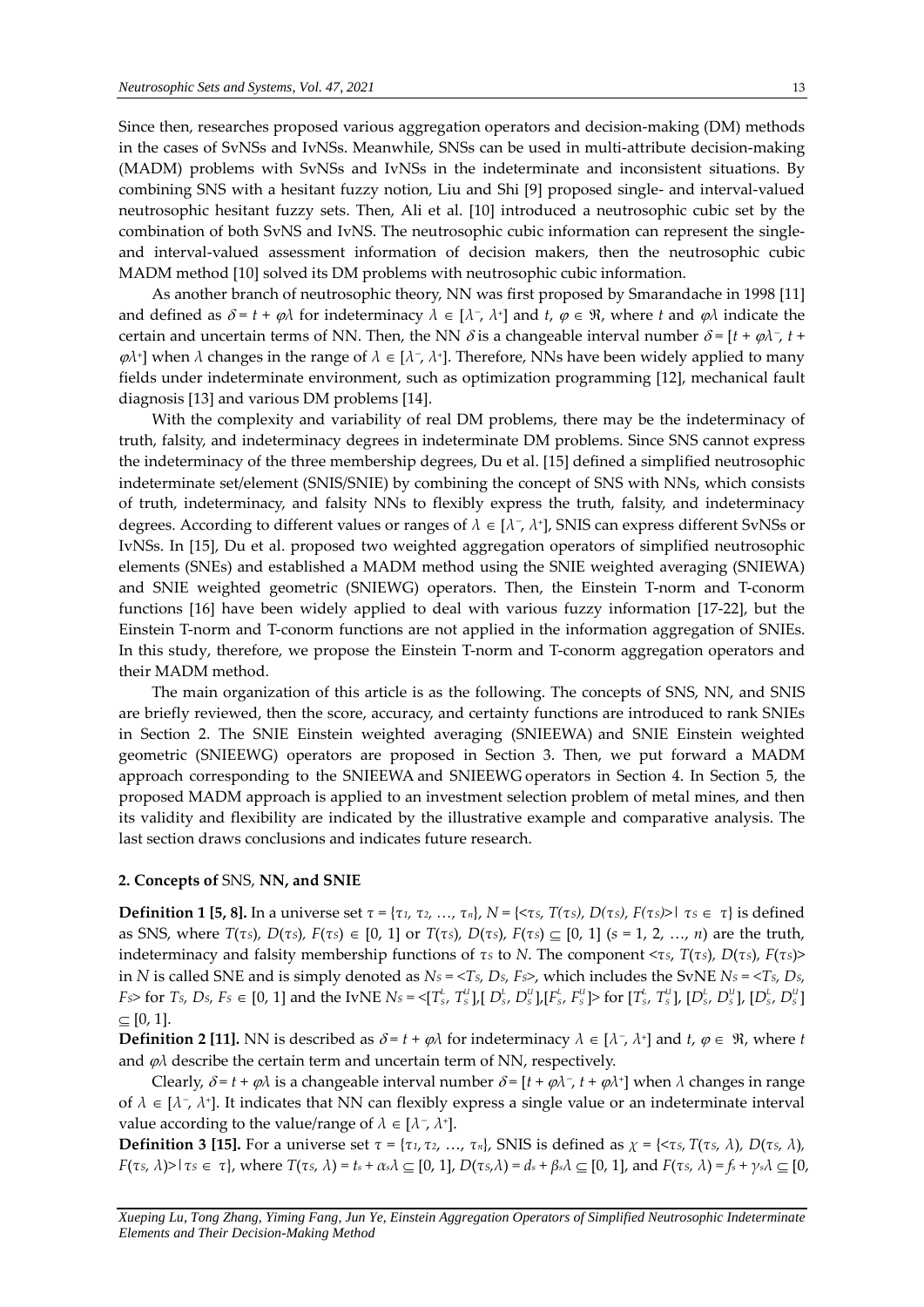1]  $(s = 1, 2, ..., n)$  for  $\lambda \in [\lambda^-, \lambda^+]$  are the truth, indeterminacy, and falsity membership functions in  $\chi$ . Then,  $\chi_s = \langle T(\tau_s, \lambda), D(\tau_s, \lambda), F(\tau_s, \lambda) \rangle = \langle t_s + \alpha_s \lambda, ds + \beta_s \lambda, f_s + \gamma_s \lambda \rangle$  is called SNIE and is simply denoted as  $\chi_s = \langle T_s(\lambda), D_s(\lambda), F_s(\lambda) \rangle = \langle t_s + \alpha_s \lambda, d_s + \beta_s \lambda, f_s + \gamma_s \lambda \rangle$  for  $\lambda \in [\lambda^-, \lambda^+]$ .

In order to rank different SNIEs, Du et al. [15] defined three functions to compare two SNIEs. Let  $\chi_s$  = <T<sub>s</sub>( $\lambda$ ), D<sub>s</sub>( $\lambda$ ), F<sub>s</sub>( $\lambda$ )> = <t<sub>s</sub> +  $\alpha_s\lambda$ ,  $d_s$  +  $\beta_s\lambda$ ,  $f_s$  +  $\gamma_s\lambda$ > for  $\lambda \in [\lambda^-, \lambda^+]$  be any SNIE and  $\lambda^* = \lambda^-$ +  $\lambda^+$ . Thus, Du et al. [15] defined its score, accuracy, and certainty functions:<br>  $S(\chi_e, \lambda) = \frac{1}{4} + T_e(\lambda^-) + T_e(\lambda^+) - D_e(\lambda^-) - D_e(\lambda^+) - F_e(\lambda^-) - F_e(\lambda^+)$ Let  $\chi_s = \langle T_s(\lambda), D_s(\lambda), F_s(\lambda) \rangle = \langle t_s + \alpha_s \lambda, d_s + \beta_s \lambda, f_s + \gamma_s \lambda \rangle$  for  $\lambda \in [\lambda^-, \lambda^+]$  be a<br>Thus, Du et al. [15] defined its score, accuracy, and certainty functions:<br> $\chi_s$ ,  $\lambda$ ) =  $\{4 + T_s(\lambda^-) + T_s(\lambda^+) - D_s(\lambda^-) - D_s(\lambda^+) - F_s(\lambda^-) - F_s(\lambda^+)$ 

Let 
$$
\chi_s = \langle T_s(\lambda), D_s(\lambda), F_s(\lambda) \rangle = \langle T_s + \alpha_s \lambda, d_s + \beta_s \lambda, f_s + \gamma_s \lambda \rangle
$$
 for  $\lambda \in [\lambda^-, \lambda^+]$  be any SNIE and  $\lambda^* = \lambda^{-1}$   
\n $\lambda^*$ . Thus, Du et al. [15] defined its score, accuracy, and certainty functions:  
\n
$$
S(\chi_s, \lambda) = \left\{ 4 + T_s(\lambda^-) + T_s(\lambda^+) - D_s(\lambda^-) - D_s(\lambda^+) - F_s(\lambda^-) - F_s(\lambda^+) \right\} / 6, \quad S(\chi_s, \lambda) \in [0, 1];
$$
\n
$$
= \left\{ 4 + 2t_s - 2d_s - 2f_s + (\alpha_s - \beta_s - \gamma_s)\lambda^* \right\} / 6
$$
\n
$$
L(\chi_s, \lambda) = \left\{ T_s(\lambda^-) + T_s(\lambda^+) - F_s(\lambda^-) - F_s(\lambda^+) \right\} / 2
$$

$$
L(\chi_s, \lambda) = \left\{ T_s(\lambda^-) + T_s(\lambda^+) - F_s(\lambda^-) - F_s(\lambda^+) \right\} / 2
$$
\n
$$
= \left\{ 2t_s - 2f_s + (\alpha_s - \gamma_s) \lambda^* \right\} / 2
$$
\n
$$
C(\chi_s, \lambda) = \left\{ T_s(\lambda^-) + T_s(\lambda^+) \right\} / 2 = (2t_s + \lambda^*) / 2, \ C(\chi_s, \lambda) \in [0, 1].
$$
\n(3)

$$
C(\chi_s, \lambda) = \left\{T_s(\lambda^-) + T_s(\lambda^+)\right\} / 2 = \left(2t_s + \lambda^*\right) / 2, \ \ C(\chi_s, \lambda) \in [0,1]. \tag{3}
$$

Suppose that  $\chi_1 = \langle T_1(\lambda), D_1(\lambda), F_1(\lambda) \rangle = \langle t_1 + \alpha_1 \lambda, d_1 + \beta_1 \lambda, f_1 + \gamma_1 \lambda \rangle$  and  $\chi_2 = \langle T_2(\lambda), D_2(\lambda), F_2(\lambda) \rangle$  $=$   $\langle t_2 + \alpha_2 \lambda, d_2 + \beta_2 \lambda, f_2 + \gamma_2 \lambda \rangle$  for  $\lambda \in [\lambda^-, \lambda^+]$  are two SNIEs. We can rank them by the defined three functions. According to their priority, the ranking method is given as follows:

1) If  $S(\chi_1, \lambda) > S(\chi_2, \lambda)$ , then  $\chi_1 > \chi_2$ ;

2) If  $S(\chi_1, \lambda) = S(\chi_2, \lambda)$  and  $L(\chi_1, \lambda) > L(\chi_2, \lambda)$ , then  $\chi_1 > \chi_2$ ;

3) If  $S(\chi_1, \lambda) = S(\chi_2, \lambda)$ ,  $L(\chi_1, \lambda) = L(\chi_2, \lambda)$  and  $C(\chi_1, \lambda) > C(\chi_2, \lambda)$ , then  $\chi_1 > \chi_2$ ;

4) If  $S(\chi_1, \lambda) = S(\chi_2, \lambda)$ ,  $L(\chi_1, \lambda) = L(\chi_2, \lambda)$  and  $C(\chi_1, \lambda) = C(\chi_2, \lambda)$ , then  $\chi_1 = \chi_2$ .

## **3.The Einstein Aggregation Operations of SNIEs**

#### *3.1. Einstein T-norm and T-conorm operations of SNIEs*

**Definition 4 [16].** If  $\theta$  and  $\phi$  are real numbers, the Einstein T-norm function  $T(\theta, \phi)$  and T-conorm *T<sup>C</sup>*( $\theta$ ,  $\phi$ ) for  $(\theta, \phi) \in [0,1] \times [0,1]$  are defined as the following formulae:

$$
T(\theta, \phi) = \frac{\theta \phi}{1 + (1 - \theta)(1 - \phi)}
$$
(4)

$$
T^{C}(\theta,\phi) = \frac{\theta + \phi}{1 + \theta\phi}
$$
 (5)

The above functions are increasing strictly and satisfy  $T(\theta, \phi)$ ,  $T^c(\theta, \phi) \in [0, 1]$ .

According to Eqs. (4) and (5), some operations of SNIEs are defined as follows.

**Definition 5.** Suppose that  $\chi_1 = \langle T_1(\lambda), D_1(\lambda), F_1(\lambda) \rangle = \langle t_1 + \alpha_1 \lambda, d_1 + \beta_1 \lambda, f_1 + \gamma_1 \lambda \rangle$  and  $\chi_2 = \langle T_2(\lambda), f_1(\lambda) \rangle = \langle T_1(\lambda), f_1(\lambda) \rangle$  $D_2(\lambda)$ , F2( $\lambda$ )> = <t2 +  $\alpha$ 2 $\lambda$ , d2 +  $\beta$ 2 $\lambda$ , f2 +  $\gamma$ 2 $\lambda$ > are two SNIEs for t1 +  $\alpha$ 1 $\lambda$ , d1 +  $\beta$ 1 $\lambda$ , f1 +  $\gamma$ 1 $\lambda$ , t2 +  $\alpha$ 2 $\lambda$ , d2 +  $\beta$ 2 $\lambda$ ,  $f_2 + \gamma_2 \lambda \subseteq [0, 1]$  and  $\lambda \in [\lambda^-, \lambda^+]$ . (a)  $\lim_{t \to \infty} \frac{d}{dt} \log \left( \frac{d}{dt} \right)$  (b) some operations of drugs are defined as<br>
(a). Suppose that  $\chi_1 = \langle T_1(\lambda), D_1(\lambda), F_1(\lambda) \rangle = \langle t_1 + \alpha_1 \lambda, d_1 + \beta_1 \lambda, f_1 \rangle$ <br>
(b)  $\chi_1 = \langle t_2 + \alpha_2 \lambda, d_2 + \beta_2 \lambda, f_2 + \gamma_2 \lambda \rangle$  are two SN *t* =  $\langle f, \rangle$  and  $\langle f, \rangle$  some operations of others are define<br> *t* =  $\langle f, \rangle$  +  $\langle f, \rangle$  =  $\langle f, \rangle$  +  $\langle f, \rangle$  =  $\langle f, \rangle$  +  $\langle f, \rangle$  =  $\langle f, \rangle$  +  $\langle f, \rangle$  +  $\langle f, \rangle$  +  $\langle f, \rangle$  +  $\langle f, \rangle$  +  $\langle f, \rangle$  +  $\langle f, \rangle$  +  $\langle f, \$ to Eqs. (4) and (5), some operations of 5 NLs are defined as follows.<br>
uppose that  $\chi_1 = \langle T_1(\lambda), D_1(\lambda), F_1(\lambda) \rangle = \langle t_1 + \alpha_1 \lambda, d_1 + \beta_1 \lambda, f_1 + \gamma_1 \lambda \rangle$  and<br>  $tz + \alpha_2 \lambda, dz + \beta_2 \lambda, f_2 + \gamma_2 \lambda \rangle$  are two SNIEs for  $t_1 + \alpha_1 \lambda, d_1$ 5. Suppose that  $\chi_1 = \langle T_1(\lambda), D_1(\lambda), F_1(\lambda) \rangle = \langle t_1 + \alpha_1 \lambda, d_1 \rangle$ <br>  $\Rightarrow \langle t_2 + \alpha_2 \lambda, d_2 + \beta_2 \lambda, f_2 + \gamma_2 \lambda \rangle$  are two SNIEs for  $t_1 + \alpha_1 \lambda, d_1$ <br>
0, 1] and  $\lambda \in [\lambda^-, \lambda^+]$ .<br>  $\left[ \frac{(t_1 + \alpha_1 \lambda^+) + (t_2 + \alpha_2 \lambda^+) }{1 + (t_1 + \alpha_1 \lambda^+) +$ 

**Definition 5.** Suppose that 
$$
\chi_1 = \langle T_1(\lambda), D_1(\lambda), F_1(\lambda) \rangle = \langle t_1 + \alpha_1 \lambda, d_1 + \beta_1 \lambda, f_1 + \gamma_1 \lambda \rangle
$$
 and  $\chi_2 = \langle T_2(\lambda), D_2(\lambda), F_2(\lambda) \rangle = \langle t_2 + \alpha_2 \lambda, d_2 + \beta_2 \lambda, f_2 + \gamma_2 \lambda \rangle$  are two SNIES for  $t_1 + \alpha_1 \lambda, d_1 + \beta_1 \lambda, f_1 + \gamma_1 \lambda, t_2 + \alpha_2 \lambda, d_2 + \beta_2 \lambda, t_2 + \gamma_2 \lambda \subseteq [0, 1]$  and  $\lambda \in [\lambda^-, \lambda^+]$ .  
\n
$$
\chi_1 \oplus \chi_2 = \begin{pmatrix} \frac{(t_1 + \alpha_1 \lambda^+) + (t_2 + \alpha_2 \lambda^+) - (t_1 + \alpha_1 \lambda^+) + (t_2 + \alpha_2 \lambda^+) - (t_1 + \alpha_1 \lambda^+) + (t_2 + \alpha_2 \lambda^+) - (t_1 + \alpha_1 \lambda^+) + (t_2 + \alpha_2 \lambda^+) - (t_1 + \alpha_1 \lambda^+) + (t_2 + \alpha_2 \lambda^+) - (t_1 + \alpha_1 \lambda^+) + (t_2 + \alpha_2 \lambda^+) - (t_1 + \alpha_1 \lambda^+) + (t_2 + \alpha_2 \lambda^+) - (t_1 + \alpha_1 \lambda^+) + (t_2 + \alpha_2 \lambda^+) - (t_1 + \alpha_1 \lambda^+) + (t_2 + \alpha_2 \lambda^+) - (t_1 + \alpha_1 \lambda^+) + (t_2 + \alpha_2 \lambda^+) - (t_1 + \alpha_1 \lambda^+) + (t_2 + \alpha_2 \lambda^+) - (t_1 + \alpha_1 \lambda^+) + (t_2 + \alpha_2 \lambda^+) - (t_1 + \alpha_1 \lambda^+) + (t_2 + \alpha_2 \lambda^+) - (t_1 + \alpha_1 \lambda^+) + (t_2 + \alpha_2 \lambda^+) - (t_1 + \alpha_1 \lambda^+) + (t_2 + \alpha_2 \lambda^+) - (t_1 + \alpha_1 \lambda^+) + (t_2 + \alpha_2 \lambda^+) - (t_1 + \alpha_1 \lambda^+) + (t_2 + \alpha_2 \lambda^+) - (t_1 + \alpha_1 \lambda
$$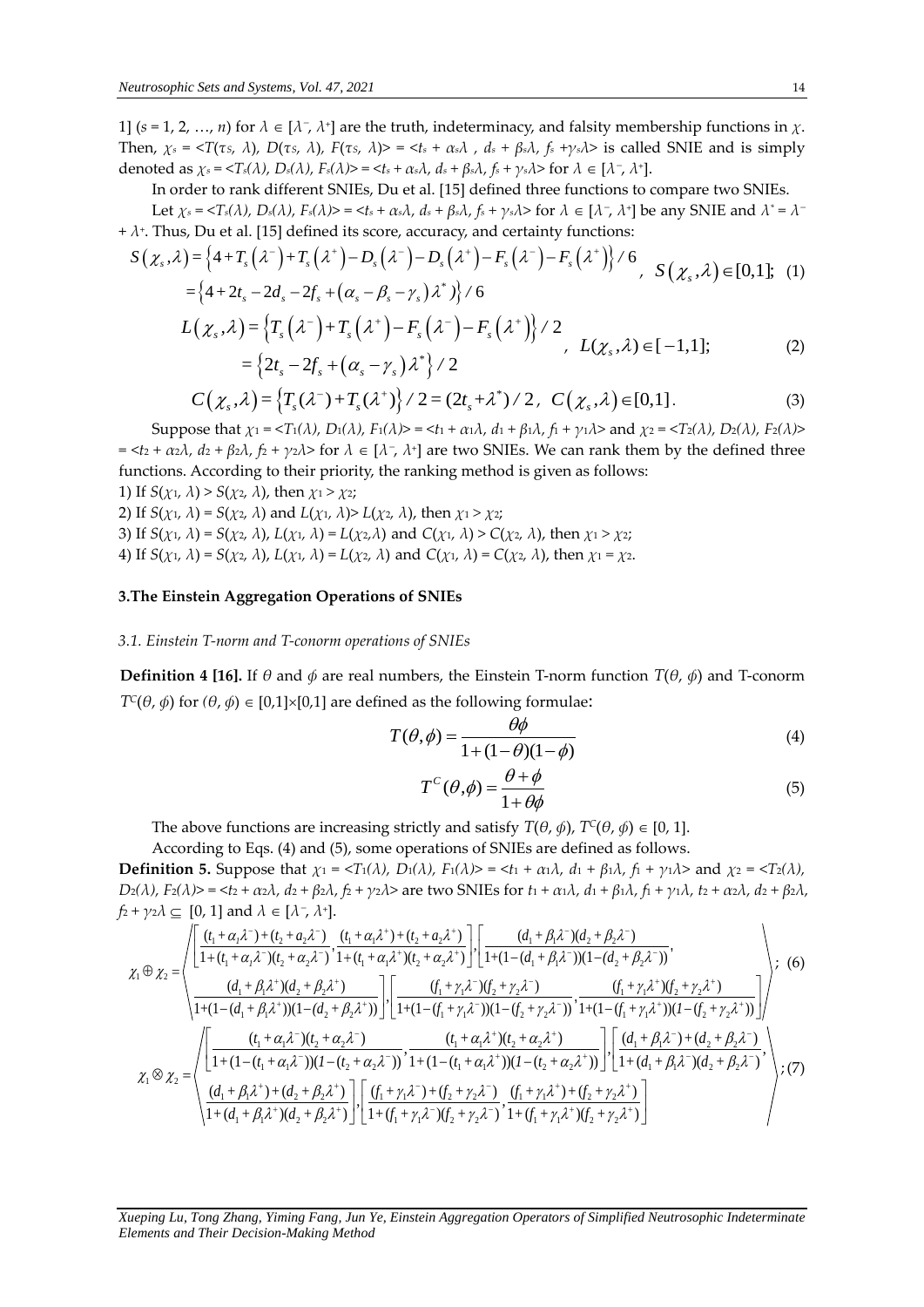$$
u\text{trosophic Sets and Systems, Vol. 47, 2021}
$$
\n15\n
$$
\rho \chi_{1} = \begin{pmatrix}\n\frac{(1 + (t_{1} + \alpha_{1}\lambda^{-1}))^{\rho} - (1 - (t_{1} + \alpha_{1}\lambda^{-1}))^{\rho}}{(1 + (t_{1} + \alpha_{1}\lambda^{-1}))^{\rho} + (1 - (t_{1} + \alpha_{1}\lambda^{+1}))^{\rho}} \cdot \frac{(1 + (t_{1} + \alpha_{1}\lambda^{+1})^{\rho} - (1 - (t_{1} + \alpha_{1}\lambda^{+1}))^{\rho}}{(1 + (t_{1} + \alpha_{1}\lambda^{-1}))^{\rho} + (1 - (t_{1} + \alpha_{1}\lambda^{+1}))^{\rho}} \cdot \frac{2(d_{1} + \beta_{1}\lambda^{-1})^{\rho}}{(2 - (d_{1} + \beta_{1}\lambda^{-1})^{\rho} + (d_{1} + \beta_{1}\lambda^{+1})^{\rho}})\n\end{pmatrix};
$$
\n(8)\n
$$
\frac{2(d_{1} + \beta_{1}\lambda^{+1})^{\rho}}{(2 - (d_{1} + \beta_{1}\lambda^{+1})^{\rho} + (d_{1} + \beta_{1}\lambda^{+1})^{\rho}} \cdot \frac{2(f_{1} + \gamma_{1}\lambda^{-1})^{\rho}}{(2 - (f_{1} + \gamma_{1}\lambda^{-1})^{\rho} + (f_{1} + \gamma_{1}\lambda^{+1})^{\rho}} \cdot \frac{2(f_{1} + \gamma_{1}\lambda^{+1})^{\rho}}{(2 - (f_{1} + \gamma_{1}\lambda^{+1})^{\rho}})\n\end{pmatrix};
$$
\n(8)\n
$$
\chi_{1}^{\rho} = \begin{pmatrix}\n\frac{2(t_{1} + a_{1}\lambda^{-1})^{\rho}}{(2 - (t_{1} + a_{1}\lambda^{-1})^{\rho} + (t_{1} + a_{1}\lambda^{-1})^{\rho}} \cdot \frac{2(t_{1} + a_{1}\lambda^{+1})^{\rho}}{(2 - (t_{1} + a_{1}\lambda^{+1})^{\rho} + (t_{1} + a_{1}\lambda^{+1})^{\rho}}\n\end{pmatrix},
$$
\n(9)\n
$$
\chi_{1}^{\rho} = \begin{pmatrix}\n\frac{(1 + (d_{1} + \beta_{1}\lambda^{-1})^{\rho} - (1 - (d_{1} + \beta_{1}\lambda^{-1})^{\rho})
$$

*3.2. Einstein Weighted Arithmetic Average Operator of SNIEs*

**Definition 6.** Let 
$$
\chi = \{\chi_1, \chi_2, ..., \chi_n\}
$$
 be SNIS, we can define the SNIEEWA operator:  
\nSNIEEWA  $(\chi_1, \chi_2, ..., \chi_n) = \bigoplus_{k=1}^n \rho_k \chi_k$ , (10)

where  $\rho_k \in [0, 1]$  is the weight of  $\chi_k$  for  $\sum_{k=1}^n \rho_k = 1$ .

**Theorem 1.** Let  $\chi_k = \langle T_k(\lambda), D_k(\lambda), F_k(\lambda) \rangle = \langle t_k + \alpha_k \lambda, d_k + \beta_k \lambda, f_k + \gamma_k \lambda \rangle$  ( $k = 1, 2, ..., n$ ) for  $\lambda \in [\lambda^-, \lambda^+]$  be<br>a group of SNIEs with the related weights  $\rho_k \in [0, 1]$  for  $\sum_{k=1}^n \rho_k = 1$ . Thus, the Eq. (10) can be<br>calcu a group of SNIEs with the related weights  $\rho_k \in [0, 1]$  for  $\sum_{k=1}^n \rho_k = 1$ . Thus, the Eq. (10) can be calculated by the following equation:  $D_k(\lambda)$ ,  $F_k(\lambda)$  > = <  $t_k + \alpha_k \lambda$ ,  $d_k + \beta_k \lambda$ ,  $f_k + \gamma_k \lambda$  > ( $k = 1, 2, ..., n$ ) for  $\lambda$ <br>
related weights  $\rho_k \in [0, 1]$  for  $\sum_{k=1}^{n} \rho_k = 1$ . Thus, the Eq.<br>
equation:<br>  $\frac{(1+t_k + \alpha_k \lambda^{-})^{\rho_k} - \prod_{k=1}^{n} (1-t_k - \alpha_k \lambda^{-})^{\rho_k}}{\sum_{k=1}^{$ *t*),  $F_k(\lambda)$  = <  $t_k + \alpha_k \lambda$ ,  $d_k + \beta_k \lambda$ ,  $f_k + \gamma_k \lambda$  > ( $k = 1, 2, ..., n$ )<br>lated weights  $\rho_k \in [0, 1]$  for  $\sum_{k=1}^{n} \rho_k = 1$ . Thus, that<br>ation:<br> $t_k + \alpha_k \lambda^{-\gamma} \lambda - \prod_{k=1}^{n} (1 - t_k - \alpha_k \lambda^{-\gamma})^{\rho_k} \prod_{k=1}^{n} (1 + t_k + \alpha_k \lambda^{+})^{\rho_k} - \prod_{k=$ weights  $\rho_k \in [0, 1]$  for  $\sum_{k=1}^n \rho_k = 1$ . Thus, the Eq. (10) can<br>  $(\sqrt{10})^n - \prod_{k=1}^n (1 - t_k - \alpha_k \lambda^{-1})^{\rho_k} \prod_{k=1}^n (1 + t_k + \alpha_k \lambda^{+1})^{\rho_k} - \prod_{k=1}^n (1 - t_k - \alpha_k \lambda^{+1})^{\rho_k}$ 

a group of SNIEs with the related weights 
$$
\rho_k \in [0, 1]
$$
 for  $\sum_{k=1}^{n} \rho_k = 1$ . Thus, the Eq. (10) can be calculated by the following equation:  
\n
$$
\sqrt{\left[\prod_{k=1}^{n} (1+t_k+\alpha_k\lambda^{-})^{\rho_k} - \prod_{k=1}^{n} (1-t_k-\alpha_k\lambda^{-})^{\rho_k}} \prod_{k=1}^{n} (1+t_k+\alpha_k\lambda^{+})^{\rho_k} - \prod_{k=1}^{n} (1-t_k-\alpha_k\lambda^{+})^{\rho_k}}{\prod_{k=1}^{n} (1+t_k+\alpha_k\lambda^{-})^{\rho_k} + \prod_{k=1}^{n} (1-t_k-\alpha_k\lambda^{+})^{\rho_k}}\prod_{k=1}^{n} (1+t_k+\alpha_k\lambda^{+})^{\rho_k} + \prod_{k=1}^{n} (1-t_k-\alpha_k\lambda^{+})^{\rho_k}}\right],
$$
\n
$$
SNIEEWA(\chi_1, \chi_2, ..., \chi_n) = \n\left(\n\left[\n\prod_{k=1}^{n} (2-d_k-\beta_k\lambda^{-})^{\rho_k} + \prod_{k=1}^{n} (d_k+\beta_k\lambda^{-})^{\rho_k}}\n\right]\n\left[\n\prod_{k=1}^{n} (2-d_k-\beta_k\lambda^{-})^{\rho_k} + \prod_{k=1}^{n} (d_k+\beta_k\lambda^{-})^{\rho_k}}\n\right]\n\left[\n\left[\n\prod_{k=1}^{n} (2-f_k-\gamma_k\lambda^{-})^{\rho_k} + \prod_{k=1}^{n} (f_k+\gamma_k\lambda^{-})^{\rho_k}}\n\right]\n\right]\n\left[\n\left[\n\prod_{k=1}^{n} (2-f_k-\gamma_k\lambda^{-})^{\rho_k} + \prod_{k=1}^{n} (f_k+\gamma_k\lambda^{-})^{\rho_k}}\n\right]\n\right]\n\left[\n\left[\n\prod_{k=1}^{n} (2-f_k-\gamma_k\lambda^{-})^{\rho_k} + \prod_{k=1}^{n} (f_k+\gamma_k\lambda^{-})^{\rho_k}}\n\right]\n\right]\n\left[\n\left[\n\prod_{k=1}^{n} (2-f_k-\gamma_k\lambda^{-})^{\rho_k} + \prod_{k=1}^{n} (f_k+\gamma_k\lambda^{-})^{\rho_k}}\n\right]\n\right]
$$

# **Proof:**

 $(1)$  If  $n = 2$ , by Eqs.  $(6)$  and  $(8)$ , we can get the result: 2, by Eqs. (6) and (8), we can get the result:<br>  $EWA(\chi_1, \chi_2) = \rho_1 \chi_1 \oplus \rho_2 \chi_2$ <br>  $\frac{(1+T_i(\lambda^-))^{\rho_i} - (1-T_i(\lambda^-))^{\rho_i}}{(1+T_i(\lambda^-))^{\rho_i} + (1-T_i(\lambda^-))^{\rho_i}} \cdot \frac{(1+T_i(\lambda^+))^{\rho_i} - (1-T_i(\lambda^+))^{\rho_i}}{(1+T_i(\lambda^+))^{\rho_i} + (1-T_i(\lambda^+))^{\rho_i}} \cdot \frac{2D_i(\lambda^-)^{\rho_i}}{(1+T_i(\$ get the result:<br>  $,\frac{(1+T_I(\lambda^+))^{\rho_I}-(1-T_I(\lambda^+))^{\rho_I}}{(1+T_I(\lambda^+))^{\rho_I}+(1-T_I(\lambda^+))^{\rho_I}}\Bigg], \left[\frac{2D_I(\lambda^-)^{\rho_I}}{(2-D_I(\lambda^-))^{\rho_I}+D_I(\lambda^-)^{\rho_I}}\right],$ 2, by Eqs. (6) and (8), we can get the result:<br>  $EWA(\chi_1, \chi_2) = \rho_1 \chi_1 \oplus \rho_2 \chi_2$ <br>  $\frac{(1+T_1(\lambda^-))^{\rho_1} - (1-T_1(\lambda^-))^{\rho_1}}{(1+T_1(\lambda^-))^{\rho_1} + (1-T_1(\lambda^+))^{\rho_1}} \cdot \frac{(1+T_1(\lambda^+))^{\rho_1} - (1-T_1(\lambda^+))^{\rho_1}}{(1+T_1(\lambda^+))^{\rho_1} + (1-T_1(\lambda^+))^{\rho_1}} \cdot \frac{$  $\begin{split} &(\chi_1,\chi_2\ )= \rho_1\chi_1\oplus \rho_2\chi_2\ &\frac{1}{I_1}(\lambda^-))^{\rho_1}-(1\!-\!T_I(\lambda^-))^{\rho_1}\,, \frac{(1\!+\!T_I(\lambda^+))^{\rho_1}-(1\!-\!T_I(\lambda^+))^{\rho_1}}{(1\!+\!T_I(\lambda^+))^{\rho_1}+(1\!-\!T_I(\lambda^+))^{\rho_1}}\Bigg], \end{split} \begin{split} &\left.\frac{2D_I(\lambda^-)^{\rho_I}}{(2\!-\!D_I(\lambda^-))^{\rho_I}+D_I(\lambda^-)^{\rho_I}}\rightg. \end{split}$ **1:**<br> **1:**<br>
If  $n = 2$ , by Eqs. (6) and (8), we can<br> *SNIEEWA*( $\chi_1, \chi_2$ ) =  $\rho_1 \chi_1 \oplus \rho_2 \chi_2$ by Eqs. (6) and (8), we can get the result:<br> *WA*( $\chi_1, \chi_2$ ) =  $\rho_1 \chi_1 \oplus \rho_2 \chi_2$ <br>  $+T_1(\lambda^-)^{\rho_1} - (1 - T_1(\lambda^-))^{\rho_1}$ ,  $\frac{(1 + T_1(\lambda^+))^{\rho_1} - (1 - T_1(\lambda^+))^{\rho_1}}{T_1(\lambda^-)^{\rho_1} + (1 - T_1(\lambda^-))^{\rho_1}}$ ,  $\left[\frac{2D_1(\lambda^-)^{\rho_1} + (1 - T_1(\lambda^-))^{\rho$ by Eqs. (6) and (8), we can get the result:<br> *NA*( $\chi_1, \chi_2$ ) =  $\rho_1 \chi_1 \oplus \rho_2 \chi_2$ <br>  $+T_1(\lambda^-)^{\rho_1} - (1 - T_1(\lambda^-))^{\rho_1}$ ,  $(1 + T_1(\lambda^+))^{\rho_1} - (1 - T_1(\lambda^+))^{\rho_1}$ <br>  $+T_1(\lambda^-)^{\rho_1} + (1 - T_1(\lambda^-))^{\rho_1}$ ,  $(1 + T_1(\lambda^+))^{\rho_1} + (1 - T_1(\lambda^+))^{\$ qs. (6) and (8), we can get the result:<br>  $\chi_1, \chi_2$  ) =  $\rho_1 \chi_1 \oplus \rho_2 \chi_2$ <br>  $(\lambda^-)^{\rho_1} - (1 - T_I(\lambda^-))^{\rho_1}$ ,  $\frac{(1 + T_I(\lambda^+))^{\rho_1} - (1 - T_I(\lambda^+))^{\rho_1}}{(1 + T_I(\lambda^+))^{\rho_1} + (1 - T_I(\lambda^+))^{\rho_1}}$ ,  $\left[\frac{2D_I(\lambda^-)^{\rho_1}}{(2 - D_I(\lambda^-))^{\rho_1} + D_I(\lambda^-)^{\rho_1}}\$  $\left\{\begin{aligned}\n\left| \prod_{k=1}^{11} (2 - f_k - \gamma_k \lambda)^{r_k} + \prod_{k=1}^{11} (f_k + \gamma_k)\right| \right\}\n\text{Gqs. (6) and (8), we can get the result\n
$$
\chi_1, \chi_2 \left) = \rho_1 \chi_1 \oplus \rho_2 \chi_2
$$$ qs. (6) and (8), we can get the result:<br>  $(\chi_1, \chi_2) = \rho_1 \chi_1 \oplus \rho_2 \chi_2$ <br>  $(\lambda^{-})^{\rho_1} - (1 - T_1(\lambda^{-}))^{\rho_1}$ ,  $\frac{(1 + T_1(\lambda^{+}))^{\rho_1} - (1 - T_1(\lambda^{+}))^{\rho_1}}{(\lambda^{-}))^{\rho_1} + (1 - T_1(\lambda^{-}))^{\rho_1}}$ ,  $\frac{2D_1(\lambda^{-})^{\rho_1}}{(2 - D_1(\lambda^{-}))^{\rho_1} + D_1(\lambda^{-})^{\rho_$  $\begin{split} &\mathcal{L}_2 \, \mathcal{L}_2 \, \mathcal{L}_1 \, \mathcal{L}_2 \, \mathcal{L}_3 \, \mathcal{L}_4 \, \mathcal{L}_5 \, \mathcal{L}_6 \, \mathcal{L}_7 \, \mathcal{L}_8 \, \mathcal{L}_7 \, \mathcal{L}_8 \, \mathcal{L}_9 \, \mathcal{L}_9 \, \mathcal{L}_1 \, \mathcal{L}_1 \, \mathcal{L}_1 \, \mathcal{L}_1 \, \mathcal{L}_2 \, \mathcal{L}_2 \, \mathcal{L}_3 \, \mathcal{L}_1 \, \mathcal{L}_1 \, \mathcal{L}_1$  $\oplus$ = 2, by Eqs. (6) and (8), we can get the result:<br>  $E EWA(\chi_1, \chi_2) = \rho_1 \chi_1 \oplus \rho_2 \chi_2$ <br>  $\left[ \frac{(1+T_I(\lambda^-))^{\rho_I} - (1-T_I(\lambda^-))^{\rho_I}}{(1+T_I(\lambda^-))^{\rho_I} + (1-T_I(\lambda^-))^{\rho_I}}, \frac{(1+T_I(\lambda^+))^{\rho_I} - (1-T_I(\lambda^+))^{\rho_I}}{(1+T_I(\lambda^+))^{\rho_I} + (1-T_I(\lambda^+))^{\rho_I}} \right], \left[ \frac{2D_I(\lambda^-)^{\rho$ 

$$
\begin{split} &\text{SNIEEWA}(\ \chi_l, \chi_2 \ ) = \rho_l \chi_l \oplus \rho_2 \chi_2 \\ &= \left\langle \begin{bmatrix} (1+T_l(\lambda^-))^{\rho_l} - (1-T_l(\lambda^-))^{\rho_l} & (1+T_l(\lambda^+))^{\rho_l} - (1-T_l(\lambda^+))^{\rho_l} \\ (1+T_l(\lambda^-))^{\rho_l} + (1-T_l(\lambda^-))^{\rho_l} & (1+T_l(\lambda^+))^{\rho_l} + (1-T_l(\lambda^+))^{\rho_l} \end{bmatrix}, \begin{bmatrix} 2D_l(\lambda^-)^{\rho_l} \\ (2-D_l(\lambda^-))^{\rho_l} + D_l(\lambda^-)^{\rho_l} \end{bmatrix} \right\rangle \\ &\cdot \begin{bmatrix} 2D_l(\lambda^+)^{\rho_l} \\ (2-D_l(\lambda^+))^{\rho_l} + D_l(\lambda^+)^{\rho_l} \end{bmatrix}, \begin{bmatrix} 2F_l(\lambda^-)^{\rho_l} \\ (2-F_l(\lambda^-))^{\rho_l} + F_l(\lambda^-)^{\rho_l} \end{bmatrix} \right\rangle \\ &\cdot \begin{bmatrix} 2F_l(\lambda^+)^{\rho_l} \\ (2-F_l(\lambda^-))^{\rho_l} + F_l(\lambda^-)^{\rho_l} \end{bmatrix} \end{split}
$$

#### *Xueping Lu, Tong Zhang, Yiming Fang, Jun Ye, Einstein Aggregation Operators of Simplified Neutrosophic Indeterminate Elements and Their Decision-Making Method*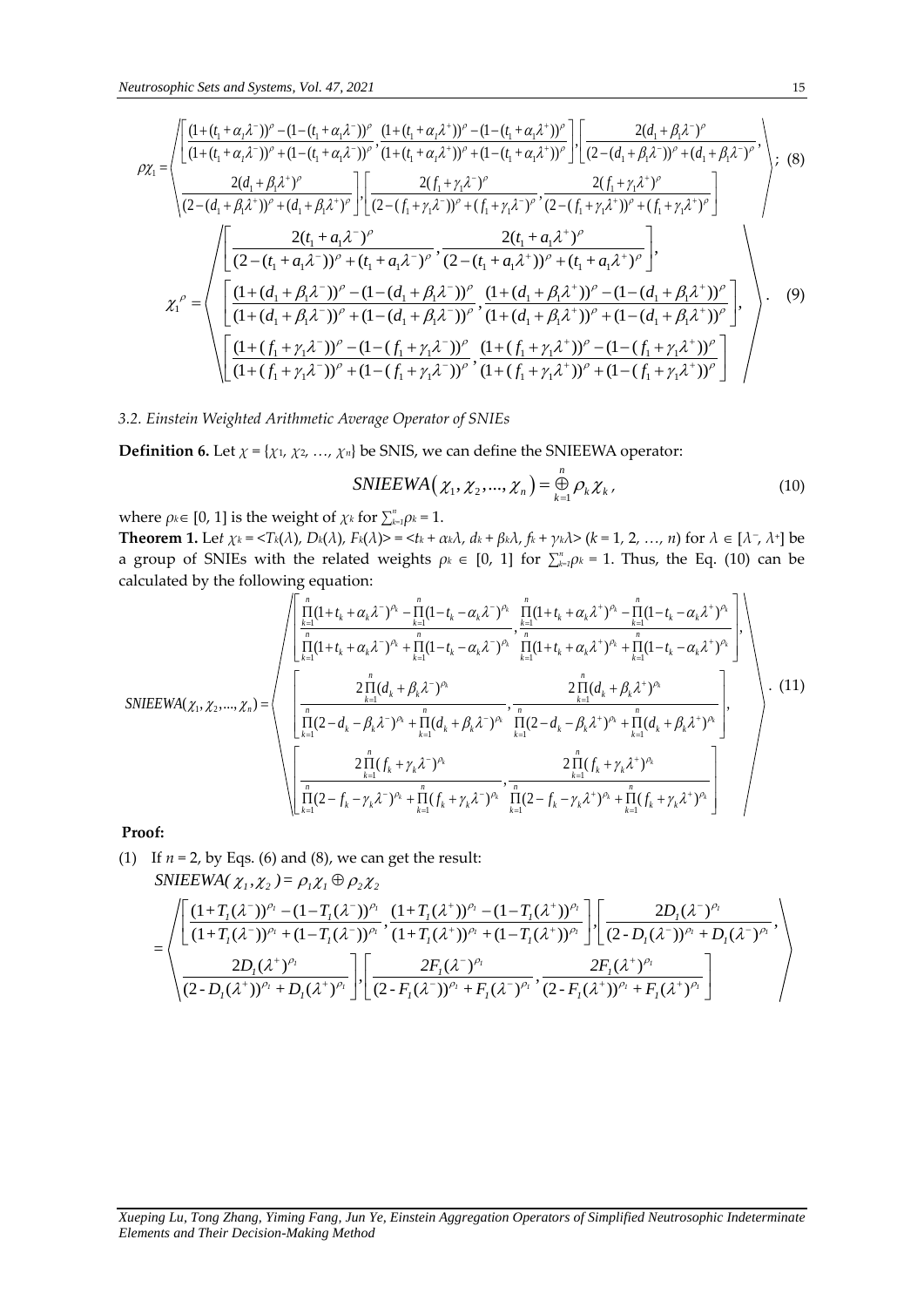\n Heurrosophic Sets and Systems, Vol. 47, 2021\n

\n\n The following expression:\n 
$$
\frac{16}{11} \int_{C} \frac{1}{(1+T_2(\lambda^-))^n} \left[ \frac{(1+T_2(\lambda^+))^n - (1-T_2(\lambda^+))^n - (1-T_2(\lambda^+))^n}{(1+T_2(\lambda^+))^n + (1-T_2(\lambda^+))^n + (1-T_2(\lambda^+))^n} \right] \cdot \left[ \frac{2D_2(\lambda^-)^n}{(2-D_2(\lambda^-)^n + D_2(\lambda^-)^n + D_2(\lambda^-)^n} \right] \cdot \left[ \frac{2F_2(\lambda^-)^n}{(2-D_2(\lambda^+))^n + D_2(\lambda^-)^n} \right] \cdot \left[ \frac{2F_2(\lambda^-)^n}{(2-D_2(\lambda^+))^n + D_2(\lambda^-)^n} \right] \cdot \left[ \frac{2F_2(\lambda^-)^n}{(2-D_2(\lambda^+))^n + D_2(\lambda^-)^n} \right] \cdot \left[ \frac{2F_2(\lambda^-)^n}{(2-D_2(\lambda^+))^n + D_2(\lambda^-)^n} \right] \cdot \left[ \frac{2F_2(\lambda^-)^n}{(2-D_2(\lambda^+))^n + D_2(\lambda^-)^n} \right] \cdot \left[ \frac{2F_2(\lambda^-)^n}{(1+T_2(\lambda^-))^n + (1-T_2(\lambda^-))^n + (1-T_2(\lambda^+))^n + (1-T_2(\lambda^+))^n + (1-T_2(\lambda^+))^n + (1-T_2(\lambda^+))^n + (1-T_2(\lambda^+))^n + (1-T_2(\lambda^+))^n + (1-T_2(\lambda^+))^n + (1-T_2(\lambda^+))^n + (1-T_2(\lambda^+))^n + (1-T_2(\lambda^+))^n + (1-T_2(\lambda^+))^n + (1-T_2(\lambda^+))^n + (1-T_2(\lambda^+))^n + (1-T_2(\lambda^+))^n + (1-T_2(\lambda^+))^n + (1-T_2(\lambda^+))^n + (1-T_2(\lambda^+))^n + (1-T_2(\lambda^+))^n + (1-T_2(\lambda^+))^n + (1-T_2(\lambda^+))^n + (1-T_2(\lambda^+))^n + (1-T_2(\lambda^+))^n + (1-T_2(\lambda^+))^n + (1-T_2(\lambda^+))^n + (1-T_2(\lambda^+))^n + (1-T_2(\lambda^+))^
$$

(2) Set *n* = *m*. Then, the following formula can hold:

$$
\left\{\n\prod_{k=1}^{T} (2 - f_k - \gamma_k \lambda^{-})^{\rho_k} + \prod_{k=1}^{T} (f_k + \gamma_k \lambda^{-})^{\rho_k} \prod_{k=1}^{T} (2 - f_k - \gamma_k \lambda^{+})^{\rho_k} + \prod_{k=1}^{T} (f_k + \gamma_k \lambda^{+})^{\rho_k}\n\right\}
$$
\n
$$
(2) \text{ Set } n = m. \text{ Then, the following formula can hold:}
$$
\n
$$
\left\{\n\begin{bmatrix}\n\prod_{k=1}^{m} (1+t_k + \alpha_k \lambda^{-})^{\rho_k} - \prod_{k=1}^{m} (1-t_k - \alpha_k \lambda^{-})^{\rho_k} \\
\prod_{k=1}^{m} (1+t_k + \alpha_k \lambda^{-})^{\rho_k} + \prod_{k=1}^{m} (1-t_k - \alpha_k \lambda^{-})^{\rho_k} \\
\prod_{k=1}^{m} (1+t_k + \alpha_k \lambda^{-})^{\rho_k} + \prod_{k=1}^{m} (1-t_k - \alpha_k \lambda^{-})^{\rho_k}\n\end{bmatrix}\n\right\}
$$
\n
$$
SNIEEWA(\chi_1, \chi_2, ..., \chi_m) =\n\left\{\n\begin{bmatrix}\n2 \prod_{k=1}^{m} (d_k + \beta_k \lambda^{-})^{\rho_k} \\
\frac{2 \prod_{k=1}^{m} (d_k + \beta_k \lambda^{-})^{\rho_k}}{\prod_{k=1}^{m} (d_k + \beta_k \lambda^{-})^{\rho_k}} + \prod_{k=1}^{m} (2 - d_k - \beta_k \lambda^{+})^{\rho_k} \\
\frac{2 \prod_{k=1}^{m} (f_k + \gamma_k \lambda^{-})^{\rho_k}}{\prod_{k=1}^{m} (2 - f_k - \gamma_k \lambda^{-})^{\rho_k}} + \prod_{k=1}^{m} (d_k + \beta_k \lambda^{-})^{\rho_k}}\n\end{bmatrix}\n\right\}.
$$
\n
$$
(3) \text{ If } n = m + 1, \text{ according to the formulae (6), (8) and (12), we can get}
$$
\n
$$
SNIEEWA(\chi_1, \chi_2, ..., \chi_{m+1}) = SNIEEWA(\chi_1, \chi_2, ..., \chi_m) \oplus \rho_{m+1} \chi_{m+1}
$$
\n
$$
(4) \text{ If } n = m + 1, \text{ the formulae (6)}\n\left
$$

*Xueping Lu, Tong Zhang, Yiming Fang, Jun Ye, Einstein Aggregation Operators of Simplified Neutrosophic Indeterminate Elements and Their Decision-Making Method*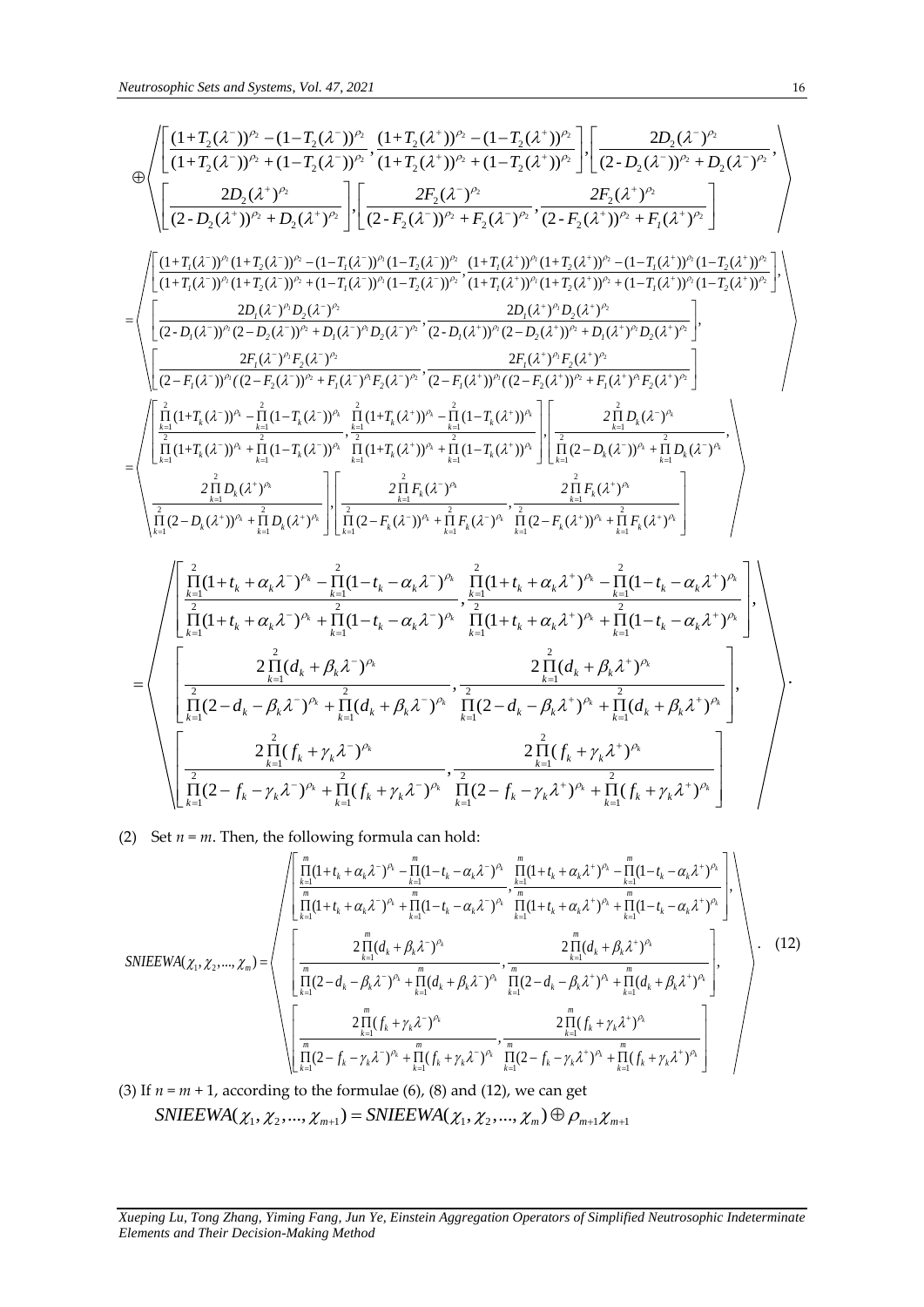$$
\text{Neutrosophic Sets and Systems, Vol. 47, 2021}\n\n17\n\n18\n\n19\n\n10\n\n11\n\n10\n\n11\n\n12\n\n13\n\n14\n\n15\n\n16\n\n17\n\n18\n\n19\n\n10\n\n11\n\n12\n\n13\n\n14\n\n15\n\n16\n\n17\n\n18\n\n19\n\n10\n\n11\n\n10\n\n11\n\n12\n\n13\n\n14\n\n15\n\n16\n\n17\n\n18\n\n19\n\n10\n\n11\n\n10\n\n11\n\n13\n\n14\n\n15\n\n16\n\n17\n\n18\n\n19\n\n10\n\n11\n\n11\n\n13\n\n14\n\n15\n\n16\n\n17\n\n18\n\n19\n\n10\n\n11\n\n11\n\n13\n\n14\n\n15\n\n16\n\n17\n\n18\n\n19\n\n10\n\n10\n\n11\n\n11\n\n13\n\n14\n\n15\n\n16\n\n17\n\n18\n\n19\n\n10\n\n10\n\n11\n\n11\n\n12\n\n13\n\n14\n\n15\n\n16\n\n17\n\n18\n\n19\n\n10\n\n10\n\n11\n\n11\n\n12\n\n13\n\n14\n\n15\n\n16\n\n17\n\n18\n\n19\n\n10\n\n10\n\n11\n\n11\n\n12\n\n13\n\n14\n\n15\n\n16\n\n17\n\n18\n\n19\n\n10\n\n10\n\n11\n\n11\n\n12\n\n13\n\n14\n
$$

Thus, we have proved that the Eq. (11) can hold for any *k*.

The SNIEEWA operator implies the following properties.

(P1) Idempotency: Set  $\chi_k = \langle T_k(\lambda), D_k(\lambda), F_k(\lambda) \rangle = \langle t_k + \alpha_k \lambda, d_k + \beta_k \lambda, f_k + \gamma_k \lambda \rangle$  as a group of SNIEs for  $\lambda \in [\lambda^-, \lambda^+]$  and  $k = 1, 2, ..., n$ . If  $\chi_k = \chi$ , then SNIEEWA( $\chi_1, \chi_2, ..., \chi_n$ ) =  $\chi$ .

**(P2) Boundedness:** Set  $\chi_k = \langle T_k(\lambda), D_k(\lambda), F_k(\lambda) \rangle = \langle t_k + \alpha_k \lambda, d_k + \beta_k \lambda, f_k + \gamma_k \lambda \rangle$  as a group of SNIEs for

(1) **Idenpotency**. Set 
$$
\chi_k = \langle \chi_k \rangle
$$
,  $D_k(\lambda)$ ,  $P_k(\lambda) = \langle \chi_k + \frac{\alpha}{2} \chi_k \rangle$ ,  $|\chi_k + \frac{\alpha}{2} \chi_k \rangle$  as a group of SNIES for  $\lambda \in [\lambda^-, \lambda^+]$  and  $k = 1, 2, ..., n$ . If  $\chi_k = \chi$ , then SNIEEWA $(\chi_1, \chi_2, ..., \chi_n) = \chi$ .  
\n(P2) **Boundedness**: Set  $\chi_k = \langle T_k(\lambda), D_k(\lambda), F_k(\lambda) \rangle = \langle f_k + \frac{\alpha}{2} \chi_k \rangle$ ,  $f_k + \frac{\gamma}{2} \chi_k \rangle$  as a group of SNIEs for  $\lambda \in [\lambda^-, \lambda^+]$  and  $k = 1, 2, ..., n$ . Let the minimum and maximum SNIEs be\n
$$
\chi_{min} = \langle \left[ \min_{k} (t_k + \alpha_k \lambda^-, \min_k (t_k + \alpha_k \lambda^+)) \right], \left[ \max_k (d_k + \beta_k \lambda^-, \max_k (d_k + \beta_k \lambda^+)) \right], \left[ \max_k (f_k + \gamma_k \lambda^-, \max_k (f_k + \gamma_k \lambda^+)) \right], \chi_{max} = \langle \left[ \max_k (t_k + \alpha_k \lambda^-, \max_k (t_k + \alpha_k \lambda^+)) \right], \left[ \min_k (d_k + \beta_k \lambda^-, \min_k (d_k + \beta_k \lambda^+)) \right], \left[ \min_k (f_k + \gamma_k \lambda^-, \min_k (f_k + \gamma_k \lambda^+)) \right].
$$
\nThen there is  $\chi_{min} \leq \frac{\text{SNIFFWA}}{\chi_{min}} = \chi_{min} \leq \frac{\chi_{min}}{\chi_{min}} = \frac{\chi_{min}}{\chi_{min}} = \frac{\chi_{min}}{\chi_{min}} = \frac{\chi_{min}}{\chi_{min}} = \frac{\chi_{min}}{\chi_{min}} = \frac{\chi_{min}}{\chi_{min}} = \frac{\chi_{min}}{\chi_{min}} = \frac{\chi_{min}}{\chi_{min}} = \frac{\chi_{min}}{\chi_{min}} = \frac{\chi_{min}}{\chi_{min}} = \frac{\chi_{min}}{\chi_{min}} = \frac{\chi_{min}}{\chi_{min}} = \frac{\chi_{min}}{\chi_{min}} = \frac{\chi_{min}}{\chi_{min}} = \frac{\chi_{$ 

Then, there is  $\chi$ <sup>min</sup>  $\leq$  *SNIEEWA*( $\chi$ <sub>1</sub>,  $\chi$ <sub>2</sub>, ...,  $\chi$ <sup>*n*</sup>)  $\leq \chi$ <sup>max.</sup>

**(P3) Monotonicity**: Set  $\chi_k = \langle T_k(\lambda), D_k(\lambda), F_k(\lambda) \rangle$  and  $\chi_k^* = \langle T_k(\lambda), D_k(\lambda), F_k(\lambda) \rangle$  as two groups of SNIEs for  $\lambda \in [\lambda^-, \lambda^+]$  and  $k = 1, 2, ..., n$ . If  $\chi_k \subseteq \chi_{k}^*$ , then SNIEEWA $(\chi_1, \chi_2, ..., \chi_n) \subseteq$ SNIEEWA $(\chi_1^*, \chi_2^*, ..., \chi_n^*)$ . Next, we give proofs of the three properties.

#### **Proof**:

(P1) Let  $\chi_k = \langle t_k + \alpha_k \lambda, d_k + \beta_k \lambda, f_k + \gamma_k \lambda \rangle = \chi = \langle t + \alpha \lambda, d + \beta \lambda, f + \gamma \lambda \rangle$  for  $k = 1, 2, ..., n$  be SNIE with the  $\mathbf{r}$ elated weight  $\rho_k \in [0,1]$  for  $\sum_{k=1}^n \rho_k = 1$ . Then, we can get the result: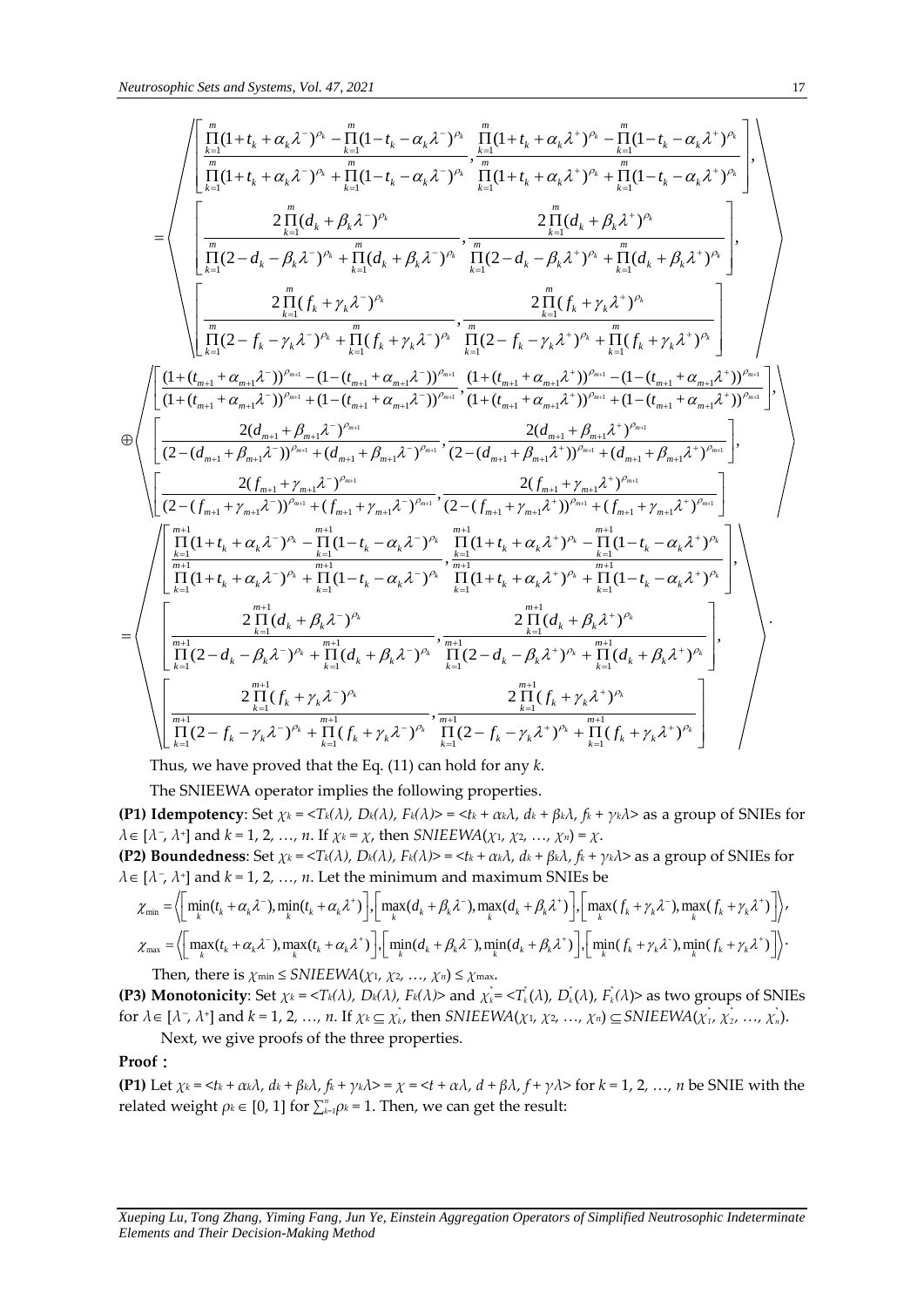# Sets and Systems,<br> $(\chi_1, \chi_2, ..., \chi_n)$  $SNIEEWA(\chi_1, \chi_2, ..., \chi_n)$

1 1 1 1 1 1 1 1 1 (1 ) (1 ) (1 ) (1 ) , , (1 ) (1 ) (1 ) (1 ) 2 ( ) *k k k k k k k k k n n n n k k k k k k k k k k k k n n n n k k k k k k k k k k k k n k k <sup>k</sup> t t t t t t t t d* 1 1 1 1 1 1 1 1 1 1 1 2 ( ) , , (2 ) ( ) (2 ) ( ) 2 ( ) 2 ( ) , (2 ) ( ) (2 ) ( *k k k k k k k k k k n k k <sup>k</sup> n n n n k k k k k k k k k k k k n n k k k k k k n n n n k k k k k k k k k k k d d d d d f f f f f f* ) *k k* 1 1 1 1 1 1 1 1 1 1 1 (1 ) (1 ) (1 ) (1 ) , , (1 ) (1 ) (1 ) (1 ) 2( ) 2( , (2 ) ( ) *n n n n k k k k k k k k n n n n k k k k k k k k n k k n n k k k k t t t t t t t t d d d d* 1 1 1 1 1 1 1 1 1 ) , (2 ) ( ) 2( ) 2( ) , (2 ) ( ) (2 ) ( ) *n k k n n k k k k n n k k k k n n n n k k k k k k k k d d f f f f f f t t d d f f* , , , , , 

**(P2)** Assume that there is  $SNIEEWA(\chi_1, \chi_2, ..., \chi_n) = \langle T(\lambda), D(\lambda), F(\lambda) \rangle$ . According to Eq. (11), we know that

$$
= \chi
$$
\n
$$
(P2) Assume that there is SNIEEWA( $\chi_1, \chi_2, ..., \chi_n$ ) =  $\langle T(\lambda), D(\lambda), F(\lambda) \rangle$ . According to Eq. (11), we know that\n
$$
T(\lambda) = \frac{\prod_{k=1}^{n} (1 + t_k + \alpha_k \lambda)^{\rho_k} - \prod_{k=1}^{n} (1 - t_k - \alpha_k \lambda)^{\rho_k}}{\prod_{k=1}^{n} (1 + t_k + \alpha_k \lambda)^{\rho_k} + \prod_{k=1}^{n} (1 - t_k - \alpha_k \lambda)^{\rho_k}}, D(\lambda) = \frac{2 \prod_{k=1}^{n} (d_k + \beta_k \lambda)^{\rho_k}}{\prod_{k=1}^{n} (2 - d_k - \beta_k \lambda)^{\rho_k} + \prod_{k=1}^{n} (d_k + \beta_k \lambda)^{\rho_k}},
$$
\n
$$
F(\lambda) = \frac{2 \prod_{k=1}^{n} (f_k + \gamma_k \lambda)^{\rho_k}}{\prod_{k=1}^{n} (2 - f_k - \gamma_k \lambda)^{\rho_k} + \prod_{k=1}^{n} (f_k + \gamma_k \lambda)^{\rho_k}}
$$
 for  $\lambda \in [\lambda^-, \lambda^+]$  are increasing functions of  $\lambda$ . So, we find that  $\lambda$  is a function of  $\lambda$ .
$$

can get the following inequations:

$$
\prod_{k=1}^{n} (2 - f_{k} - \gamma_{k} \lambda)^{\rho_{k}} + \prod_{k=1}^{n} (f_{k} + \gamma_{k} \lambda)^{\rho_{k}}
$$
\nget the following inequalities:

\n
$$
\min_{k} (t_{k} + \alpha_{k} \lambda^{-}) \leq T(\lambda^{-}) = \frac{\prod_{k=1}^{n} (1 + t_{k} + \alpha_{k} \lambda^{-})^{\rho_{k}} - \prod_{k=1}^{n} (1 - t_{k} - \alpha_{k} \lambda^{k})^{\rho_{k}}}{\prod_{k=1}^{n} (1 + t_{k} + \alpha_{k} \lambda^{-})^{\rho_{k}} + \prod_{k=1}^{n} (1 - t_{k} - \alpha_{k} \lambda^{k})^{\rho_{k}}} \leq \max_{k} (t_{k} + \alpha_{k} \lambda^{-}),
$$
\n
$$
\min_{k} (t_{k} + \alpha_{k} \lambda^{+}) \leq T(\lambda^{+}) = \frac{\prod_{k=1}^{n} (1 + t_{k} + \alpha_{k} \lambda^{+})^{\rho_{k}} - \prod_{k=1}^{n} (1 - t_{k} - \alpha_{k} \lambda^{+})^{\rho_{k}}}{\prod_{k=1}^{n} (1 + t_{k} + \alpha_{k} \lambda^{+})^{\rho_{k}} + \prod_{k=1}^{n} (1 - t_{k} - \alpha_{k} \lambda^{+})^{\rho_{k}}} \leq \min_{k} (t_{k} + \alpha_{k} \lambda^{+}),
$$

*Xueping Lu, Tong Zhang, Yiming Fang, Jun Ye, Einstein Aggregation Operators of Simplified Neutrosophic Indeterminate Elements and Their Decision-Making Method*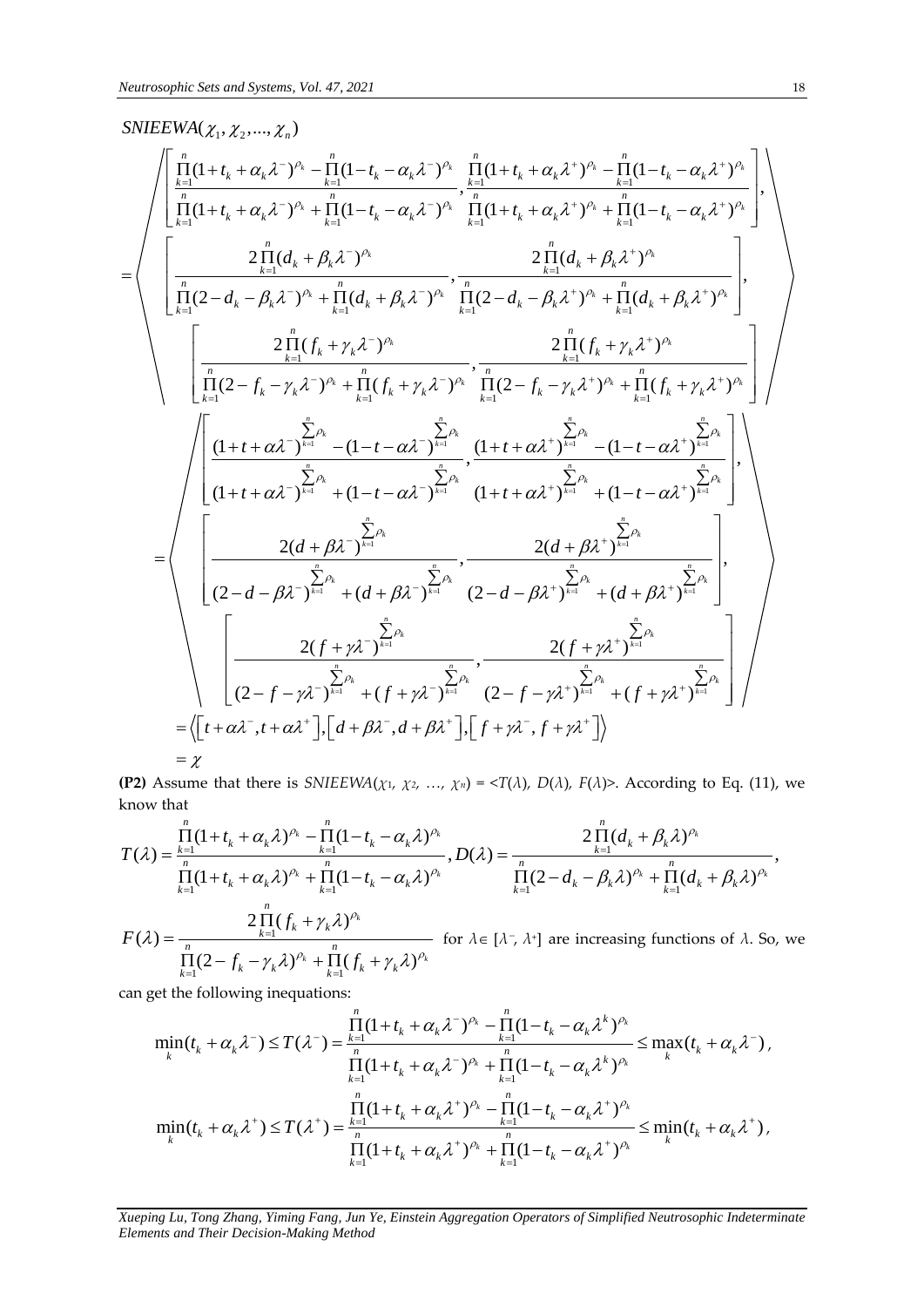Neuroscopic Sets and Systems, Vol. 47, 2021  
\n
$$
\min(d_k + \beta_k \lambda^{-}) \le D(\lambda^{-}) = \frac{2 \prod_{k=1}^{n} (d_k + \beta_k \lambda^{-})^{\alpha}}{\prod_{k=1}^{n} (2 - d_k - \beta_k \lambda^{-})^{\alpha} + \prod_{k=1}^{n} (d_k + \beta_k \lambda^{-})^{\alpha}} \le \max(d_k + \beta_k \lambda^{-})
$$
\n
$$
\min(d_k + \beta_k \lambda^{-}) \le D(\lambda^{+}) = \frac{2 \prod_{k=1}^{n} (d_k + \beta_k \lambda^{+})^{\alpha}}{\prod_{k=1}^{n} (2 - d_k - \beta_k \lambda^{+})^{\alpha} + \prod_{k=1}^{n} (d_k + \beta_k \lambda^{-})^{\alpha}} \le \max(d_k + \beta_k \lambda^{+}),
$$
\n
$$
\min(f_k + \gamma_k \lambda^{-}) \le F(\lambda^{-}) = \frac{2 \prod_{k=1}^{n} (f_k + \gamma_k \lambda^{-})^{\alpha}}{\prod_{k=1}^{n} (2 - f_k - \gamma_k \lambda^{-})^{\alpha} + \prod_{k=1}^{n} (f_k + \gamma_k \lambda^{-})^{\alpha}} \le \max(f_k + \gamma_k \lambda^{-}),
$$
\n
$$
\min(f_k + \gamma_k \lambda^{-}) \le F(\lambda^{-}) = \frac{2 \prod_{k=1}^{n} (f_k + \gamma_k \lambda^{-})^{\alpha}}{\prod_{k=1}^{n} (2 - f_k - \gamma_k \lambda^{-})^{\alpha} + \prod_{k=1}^{n} (f_k + \gamma_k \lambda^{-})^{\alpha}} \le \max(f_k + \gamma_k \lambda^{-})
$$
\nAccording to Eq. (1), we get the score values of SNIEEWA( $x, y, ..., x, y, y, z_{min}$ , and  $y_{min}$ .  
\nS(SNIEEWA( $x_i, x_2, ..., x_n$ )) = (4+T(\lambda^{-})+T(\lambda^{+})-D(\lambda^{-})-D(\lambda^{+})-F(\lambda^{-})-F(\lambda^{+}))/6,  
\n
$$
S(\chi_{min}) = \begin{cases} (4 + \min(t_k + \alpha_k \lambda^{-}) - \min(t_k + \alpha_k \lambda^{+}) - \max(t_k + \beta_k \lambda^{-}) \\ -\max(t_k + \beta_k \lambda^{-}) - \max(t_k + \beta_k \lambda^{-}) \\ -\max(t_k + \beta_k \lambda^{-}) - \max(t_k + \gamma_k \lambda^{-}) - \max(t
$$

 $\alpha$ g to Eq. (1), we get the score values of *SNIEEWA*(χ1, χ2, …, χn), χmin, and χm

$$
S(SNIEEWA(\chi_1, \chi_2, ..., \chi_n)) = (4 + T(\lambda^+) + T(\lambda^+) - D(\lambda^-) - D(\lambda^+) - F(\lambda^-) - F(\lambda^+))/6,
$$
  

$$
[(4 + \min(t, +\alpha, \lambda^-) + \min(t, +\alpha, \lambda^+) - \max(d, +\beta, \lambda^-)]
$$

$$
EWA(\chi_1, \chi_2, ..., \chi_n) = (4 + T(\lambda^+) + T(\lambda^+) - D(\lambda^-) - D(\lambda^+) - F(\lambda^-) - F(\lambda^+))/6,
$$
  
\n
$$
S(\chi_{\min}) = \begin{cases} (4 + \min_{k} (t_k + \alpha_k \lambda^-) + \min_{k} (t_k + \alpha_k \lambda^+) - \max_{k} (d_k + \beta_k \lambda^-) \\ - \max_{k} (d_k + \beta_k \lambda^+) - \max_{k} (f_k + \gamma_k \lambda^-) - \max_{k} (f_k + \gamma_k \lambda^+) / 6 \end{cases},
$$
  
\n
$$
S(\chi_{\max}) = \begin{cases} (4 + \max_{k} (t_k + \alpha_k \lambda^-) + \max_{k} (t_k + \alpha_k \lambda^+) - \min_{k} (d_k + \beta_k \lambda^-) \\ - \min_{k} (d_k + \beta_k \lambda^+) - \min_{k} (f_k + \gamma_k \lambda^-) - \min_{k} (f_k + \gamma_k \lambda^+) / 6 \end{cases}.
$$

We can get  $S(\chi_{\min}) \leq S(\varsigma NIEEWA(\chi_1, \chi_2,...,\chi_n)) \leq S(\chi_{\max})$ . Thus  $\chi_{\min} \leq SNIEEWA(\chi_1, \chi_2,...,\chi_n) \leq$ χmax.

**(P3)** If  $\chi_k = \langle T_k(\lambda), D_k(\lambda), F_k(\lambda) \rangle$  and  $\chi_k^* = \langle T_k(\lambda), D_k(\lambda), F_k(\lambda) \rangle$  for  $\lambda \in [\lambda^-, \lambda^+]$ ,  $k = 1, 2, ..., n$ , and  $\chi_k \subseteq \chi_k$ then they satisfy the following constraints:  $T_k(\lambda^-)\leq T_k^*(\lambda^-)$  ,  $T_k(\lambda^+)\leq T_k^*(\lambda^+)$ ,  $D_k(\lambda^-)\geq D_k^*(\lambda^-)$ ,  $D_k(\lambda^+)\geq D_k^*(\lambda^-)$  $(\lambda^*)$ ,  $F_k(\lambda^-) \geq F_k^*(\lambda^-)$ , and  $F_k(\lambda^*) \geq F_k^*(\lambda^*)$ . We use Eq. (11) to calculate SNIEEWA( $\chi_1, \chi_2, ..., \chi_n$ ) and SNIEEWA $(x_1, x_2, ..., x_n)$ : SNIEEWA  $(x_1, x_2, ..., x_n) = \{T(\lambda^-), T(\lambda^+)\}\$ ,  $[D(\lambda^-), D(\lambda^+)]$ ,  $[F(\lambda^-), F(\lambda^+)]$ > and SNIEEWA $(\chi^*_1, \chi^*_2, ..., \chi^*_n)$  = <[T'( $\lambda$ -), T'( $\lambda$ <sup>+</sup>)], [D'( $\lambda$ -), D'( $\lambda$ <sup>+</sup>)], [F'( $\lambda$ -), F'( $\lambda$ <sup>+</sup>)]>. Obviously, we can get  $T(\lambda^-)$  $\leq T^*(\lambda^-)$ ,  $T(\lambda^+) \leq T^*(\lambda^+)$ ,  $D(\lambda^-) \geq D^*(\lambda^-)$ ,  $D(\lambda^+) \geq D^*(\lambda^+)$ ,  $F(\lambda^-) \geq F^*(\lambda^-)$ , and  $F(\lambda^+) \geq F^*(\lambda^+)$ . Hence  $SNIEEWA(\chi_1, \chi_2, ..., \chi_n) \subseteq SNIEEWA(\chi_1^*, \chi_2^*, ..., \chi_n^*)$  holds.

#### *3.3. Einstein Weighted Geometric Average Operator of SNIEs*

**Definition 7.** Let 
$$
\chi = {\chi_1, \chi_2, ..., \chi_n}
$$
 be SNIS, we can define the SNIEEWG Operator of SNIEs:  
\nSNIEEWG( $\chi_1, \chi_2, ..., \chi_n$ ) =  $\bigotimes_{k=1}^n \chi_k^{p_k}$  (13)

where  $\rho_k \in [0, 1]$  are weights for  $\sum_{k=1}^n \rho_k = 1$ .

**Theorem 2.** Let  $\chi_k = \langle T_k(\lambda), D_k(\lambda), F_k(\lambda) \rangle = \langle t_k + \alpha_k \lambda, d_k + \beta_k \lambda, f_k + \gamma_k \lambda \rangle$  for  $k = 1, 2, ..., n$  and  $\lambda \in [\lambda^-, \lambda^+]$ be SNIEs with the related weights  $\rho_k \in [0,1]$  for  $\sum_{k=1}^n \rho_k = 1$ . Then according to the operational rules (7) and (9), Eq. (11) can be calculated by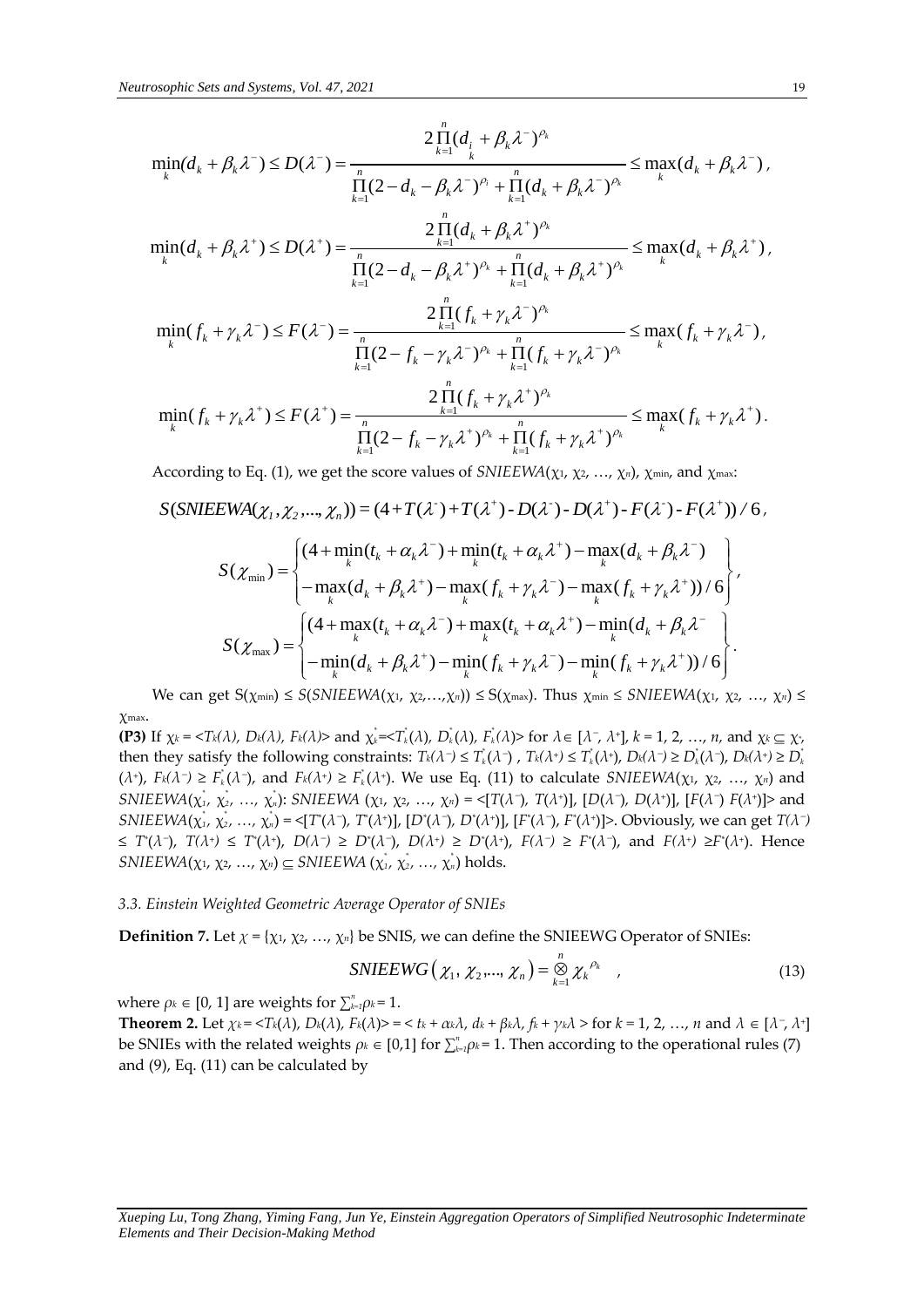$$
SNIEEWG(\chi_1, \chi_2, ..., \chi_n) = \begin{pmatrix} \frac{2 \prod_{k=1}^{n} (t_k + \alpha_k \lambda^{-})^{\rho_k}}{\prod_{k=1}^{n} (2 - t_k - \alpha_k \lambda^{-})^{\rho_k} + \prod_{k=1}^{n} (t_k + \alpha_k \lambda^{-})^{\rho_k}} \cdot \frac{2 \prod_{k=1}^{n} (t_k + \alpha_k \lambda^{+})^{\rho_k}}{\prod_{k=1}^{n} (2 - t_k - \alpha_k \lambda^{+})^{\rho_k} + \prod_{k=1}^{n} (t_k + \alpha_k \lambda^{+})^{\rho_k}} \end{pmatrix},
$$
\n
$$
SNIEEWG(\chi_1, \chi_2, ..., \chi_n) = \begin{pmatrix} \frac{n}{\prod_{k=1}^{n} (1 + d_k + \beta_k \lambda^{-})^{\rho_k} + \prod_{k=1}^{n} (1 + d_k + \beta_k \lambda^{-})^{\rho_k}}{\prod_{k=1}^{n} (1 + d_k + \beta_k \lambda^{-})^{\rho_k} + \prod_{k=1}^{n} (1 + d_k + \beta_k \lambda^{+})^{\rho_k} + \prod_{k=1}^{n} (1 - d_k - \beta_k \lambda^{+})^{\rho_k}} \end{pmatrix},
$$
\n
$$
SNIEEWG(\chi_1, \chi_2, ..., \chi_n) = \begin{pmatrix} \frac{n}{\prod_{k=1}^{n} (1 + d_k + \beta_k \lambda^{-})^{\rho_k} + \prod_{k=1}^{n} (1 - d_k - \beta_k \lambda^{-})^{\rho_k}}{\prod_{k=1}^{n} (1 + d_k + \beta_k \lambda^{-})^{\rho_k} + \prod_{k=1}^{n} (1 - d_k - \beta_k \lambda^{+})^{\rho_k}} \end{pmatrix},
$$
\n
$$
SNIEENG(\chi_1, \chi_2, ..., \chi_n) = \begin{pmatrix} \frac{n}{\prod_{k=1}^{n} (1 + f_k + \gamma_k \lambda^{-})^{\rho_k} - \prod_{k=1}^{n} (1 + f_k + \gamma_k \lambda^{-})^{\rho_k}}{\prod_{k=1}^{n} (1 + f_k + \gamma_k \lambda^{-})^{\rho_k}} + \prod_{k=1}^{n} (1 - f_k - \gamma_k \lambda^{+})^{\rho_k}} \end{pmatrix}
$$
\nIn view of the same proof of Theorem 1, we can prove Theorem 2, which is omitted here.

In view of the same proof of Theorem 1, we can proof Theorem 2, which is omitted here.

### **4. MADM Method with the SNIEEWA or SNIEEWG Operator**

For a MADM problem, there are an alternative set  $\eta = {\eta_1, \eta_2, ..., \eta_m}$  and an attribute set  $C = {C_1, \ldots, T_m}$ *C*<sub>2</sub>, *…*, *C*<sub>*n*</sub>} with the weight vector  $ρ = {ρ<sub>1</sub>, ρ<sub>2</sub>, …, ρ<sub>n</sub>}.$  The assessment values given by the decision makers are in the SNIE form. Thus, the evaluation value of the attribute C*j*for the alternative *η<sup>i</sup>* is specified as  $\chi_{ij} = \langle T_{ij}(\lambda), D_{ij}(\lambda), F_{ij}(\lambda) \rangle = \langle t_{ij} + \alpha_{ij}\lambda, d_{ij} + \beta_{ij}\lambda, f_{ij} + \gamma_{ij}\lambda \rangle$  for  $t_{ij} + \alpha_{ij}\lambda, d_{ij} + \beta_{ij}\lambda, f_{ij} + \gamma_{ij}\lambda \in [0, 1]$ 1] and  $\lambda \in [\lambda^-, \lambda^+]$ ,  $(i = 1, 2, ..., m; j = 1, 2, ..., n)$ . Hence, all the assessed SNIEs constitute the SNIE decision matrix  $\chi = (\chi_{ij})_{m \times n}$ . Then, the MADM method is shown as the following steps.

**Step1:** Calculate the aggregation value of SNIEs  $\chi_{ij}$  for  $\eta_i$  and some ranges of  $\lambda$  by the following egation formula:<br>  $\chi_i = \text{SNIEEWA}(\chi_{i1}, \chi_{i2}, ..., \chi_{in}) = \bigoplus_{j=1}^n \rho_j \chi_{ij}$ aggregation formula:

$$
\chi_{i} = \text{SNIEEWA}(\chi_{i1}, \chi_{i2}, ..., \chi_{in}) = \frac{a}{\frac{b}{2}} \rho_{j} \chi_{ij}
$$
\n
$$
\chi_{i} = \text{SNIEEWA}(\chi_{i1}, \chi_{i2}, ..., \chi_{in}) = \frac{a}{\frac{b}{2}} \rho_{j} \chi_{ij}
$$
\n
$$
= \begin{pmatrix}\n\frac{n}{\prod_{j=1}^{n} (1+t_{ij} + \alpha_{ij} \lambda^{-})^{\rho_{j}} - \prod_{j=1}^{n} (1-t_{ij} - a_{ij} \lambda^{-})^{\rho_{j}}}{\prod_{j=1}^{n} (1+t_{ij} + \alpha_{ij} \lambda^{-})^{\rho_{j}} + \prod_{j=1}^{n} (1-t_{ij} - a_{ij} \lambda^{-})^{\rho_{j}}}, \frac{n}{\prod_{j=1}^{n} (1+t_{ij} + \alpha_{ij} \lambda^{+})^{\rho_{j}} + \prod_{j=1}^{n} (1-t_{ij} - a_{ij} \lambda^{+})^{\rho_{j}}}{\prod_{j=1}^{n} (2-d_{ij} - \beta_{ij} \lambda^{-})^{\rho_{j}} + \prod_{j=1}^{n} (d_{ij} + \beta_{ij} \lambda^{-})^{\rho_{j}}}, \frac{2 \prod_{j=1}^{n} (d_{ij} + \beta_{ij} \lambda^{+})^{\rho_{j}}}{\prod_{j=1}^{n} (2-d_{ij} - \beta_{ij} \lambda^{+})^{\rho_{j}} + \prod_{j=1}^{n} (d_{ij} + \beta_{ij} \lambda^{+})^{\rho_{j}}}\n\end{pmatrix},
$$
\n
$$
\chi_{i} = \text{SNIEEWG}(\chi_{i1}, \chi_{i2}, ..., \chi_{in}) = \frac{a}{\sum_{j=1}^{n} \chi_{ij}^{\rho_{j}}}
$$
\n
$$
\chi_{i} = \text{SNIEEWG}(\chi_{i1}, \chi_{i2}, ..., \chi_{in}) = \frac{a}{\sum_{j=1}^{n} \chi_{ij}^{\rho_{j}}}
$$
\n
$$
\chi_{i} = \text{SNIEEWG}(\chi_{i1}, \chi_{i2}, ..., \chi_{in}) = \frac{a}{\sum_{j=1}^{n} \chi_{ij}^{\rho_{j}}}
$$
\n
$$
(15)
$$

$$
\chi_{i} = \text{SNIEEWG}(\chi_{i1}, \chi_{i2}, ..., \chi_{in}) = \sum_{j=1}^{n} \chi_{ij}^{\rho_{j}}
$$
\n
$$
\text{or}
$$
\n
$$
\begin{bmatrix}\n\frac{2 \prod_{j=1}^{n} (t_{ij} + \alpha_{ij} \lambda^{-})^{\rho_{j}}}{\prod_{j=1}^{n} (2 - t_{ij} - \alpha_{ij} \lambda^{-})^{\rho_{j}} + \prod_{j=1}^{n} (t_{ij} + \alpha_{ij} \lambda^{-})^{\rho_{j}}}, \frac{2 \prod_{j=1}^{n} (t_{ij} + \alpha_{ij} \lambda^{+})^{\rho_{j}}}{\prod_{j=1}^{n} (2 - t_{ij} - \alpha_{ij} \lambda^{+})^{\rho_{j}} + \prod_{j=1}^{n} (t_{ij} + \alpha_{ij} \lambda^{+})^{\rho_{j}}}\n\end{bmatrix},
$$
\n
$$
= \n\begin{bmatrix}\n\frac{\prod_{j=1}^{n} (1 + d_{ij} + \beta_{ij} \lambda^{-})^{\rho_{j}} - \prod_{j=1}^{n} (1 - d_{ij} - \beta_{ij} \lambda^{-})^{\rho_{j}}}{\prod_{j=1}^{n} (1 + d_{ij} + \beta_{ij} \lambda^{-})^{\rho_{j}} + \prod_{j=1}^{n} (1 + d_{ij} + \beta_{ij} \lambda^{+})^{\rho_{j}} + \prod_{j=1}^{n} (1 - d_{ij} - \beta_{ij} \lambda^{+})^{\rho_{j}}}\n\end{bmatrix},
$$
\n
$$
\begin{bmatrix}\n\frac{\prod_{j=1}^{n} (1 + f_{ij} + \gamma_{ij} \lambda^{-})^{\rho_{j}} - \prod_{j=1}^{n} (1 - f_{ij} - \gamma_{ij} \lambda^{-})^{\rho_{j}}}{\prod_{j=1}^{n} (1 + f_{ij} + \gamma_{ij} \lambda^{+})^{\rho_{j}} - \prod_{j=1}^{n} (1 - f_{ij} - \gamma_{ij} \lambda^{+})^{\rho_{j}}}\n\end{bmatrix},
$$
\n
$$
\begin{bmatrix}\n\frac{\prod_{j=1}^{n} (1 + f_{ij} + \gamma_{ij} \lambda^{-})^{\rho_{j}} - \prod_{j=1}^{n} (1 - f_{ij} - \gamma_{ij} \lambda^{-})^{\rho_{j}}}{\prod_{j=1}^{n} (1 + f
$$

*Xueping Lu, Tong Zhang, Yiming Fang, Jun Ye, Einstein Aggregation Operators of Simplified Neutrosophic Indeterminate Elements and Their Decision-Making Method*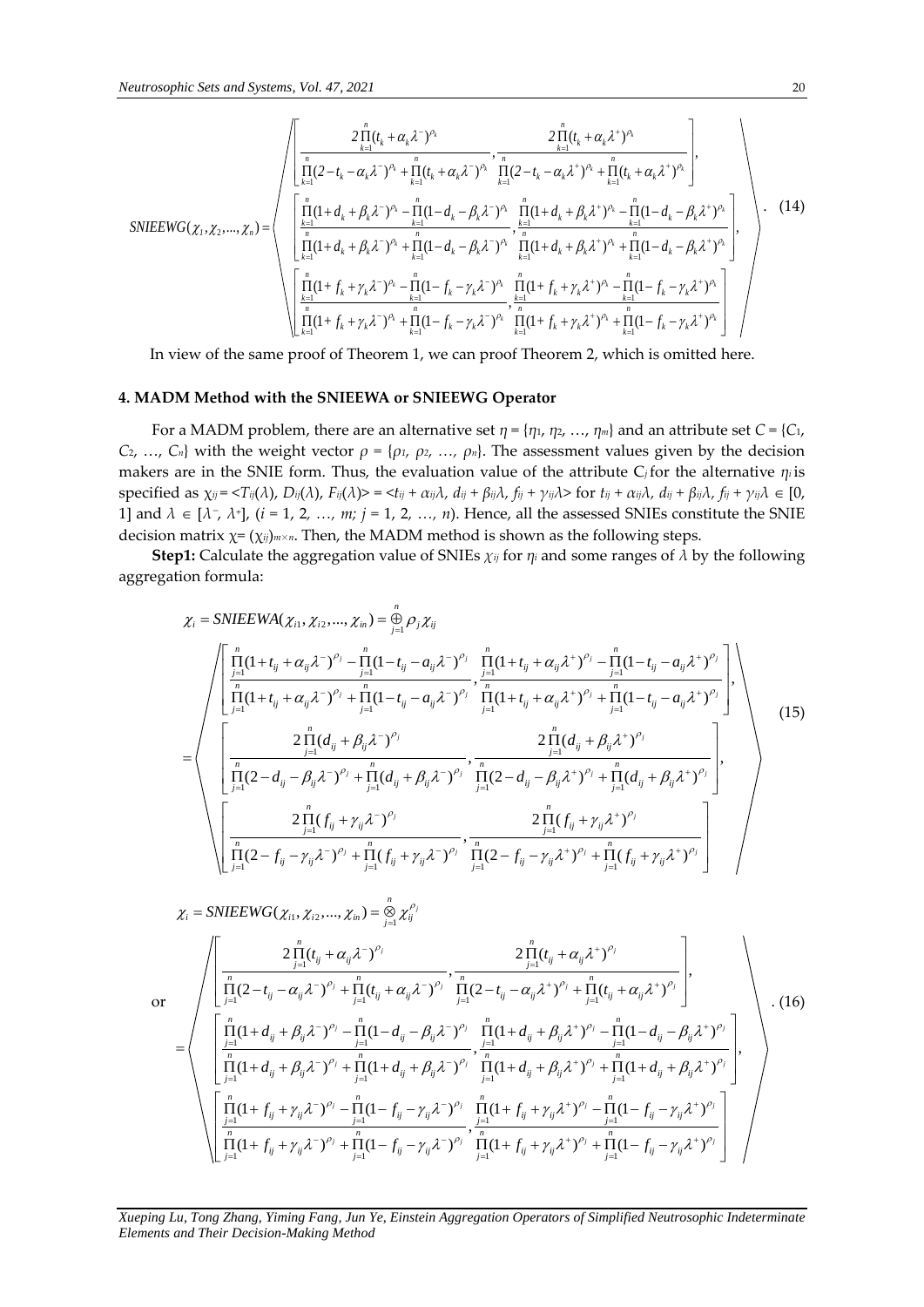**Step2:** Calculate the values of the score function  $S(\chi_i, \lambda)$  (accuracy function  $L(\chi_i, \lambda)$  and certainty function  $C(\chi_i, \lambda)$ ) by Eq. (1) (Eqs. (2) and (3)).

**Step3:** Rank the alternatives and define the best one.

#### **5. Illustrative Example, Sensitivity Analysis, and Comparison**

#### *5.1. Illustrative Example*

In an illustrative example, we apply the proposed MADM method to the risk assessment of the investment selection of metallic mines. The mining projects have great uncertainty and a long cycle. Then, there are investment projects of four candidate mines, denoted as a set of four alternatives *η* = {*η*1, *η*2, *η*3, *η*4}. The key evaluation factors/attributes of the four candidate mines contain the economic factor  $(C_1)$ , the safety factor  $(C_2)$ , and the environmental risk factor  $(C_3)$  in the investment evaluation process. The weight vector  $ρ = (0.3, 0.36, 0.34)$  addresses the importance of the three attributes. Because of evaluation information uncertainty in the four candidate mines, the decision makers/experts are required to evaluate each candidate mine on the three attributes in the SNIE form. Their evaluation information is provided by the SNIEs  $\chi_{ij}$  = <T $_{ij}(\lambda)$ , D $_{ij}(\lambda)$ , F $_{ij}(\lambda)>$  = <t $_{ij}$  +  $\alpha_{ij}\lambda$ ,  $d_{ij}$ *+ βijλ, fij + γijλ*> for *j* = 1, 2, 3; *i* = 1, 2, 3, 4. Thus, the decision matrix of all SNIEs is shown below: Experts are required to evaluate each candidate mine on the three attributes in the SINIE<br>
eir evaluation information is provided by the SNIEs  $\chi_{ij} = \langle T_{ij}(\lambda), D_{ij}(\lambda), F_{ij}(\lambda) \rangle = \langle t_{ij} + \alpha_{ij}\lambda, d_{ij}$ <br>  $\sim \gamma_{ij}\lambda$ > for  $j = 1, 2$ 

0.7 0.2 , 0.2 0.1 , 0.3 0.1 0.8 0.1 , 0.1 0.2 , 0.1 0.3 0.7 0.1 , 0.2 0.2 , 0.1 0.1 0.8 0.1 , 0.2 0.1 , 0.1 0.2 0.7 0.1 , 0.2 0.1 , 0.1 0.2 0.7 0.2 , 0.3 0.1 , 0.2 0.1 0.7 0.1 , 0.1 0.2 , 0.2 0.1 0.8 0.1 , 0.1 0.2 , 0.2 0.1 0.7 0.1 , 0.2 0.1 , 0.2 0.2 

According to the evaluation information and the proposed MADM method, the decision steps are shown below.

**Step1:** Aggregate SNIEs  $\chi_{ij}$  for  $\eta_i$  ( $i = 1, 2, 3, 4; j = 1, 2, 3$ ) by Eq. (15) or (16). The indeterminate  $\lambda$ is specified as  $\lambda$  = [ $\lambda$ <sup>-</sup>,  $\lambda$ <sup>+</sup>] = [0, 0], [0, 0.5], [0, 1], [0, 1.5]. The aggregation values of Eq. (15) or (16) are listed in Tables 1 and 2.

| $\lambda = [\lambda^-, \lambda^+]$ | <b>Aggregation value</b>                                                                                                                                                                                                                                                                                              |  |  |
|------------------------------------|-----------------------------------------------------------------------------------------------------------------------------------------------------------------------------------------------------------------------------------------------------------------------------------------------------------------------|--|--|
| $\lambda = [0, 0]$                 | $\chi_1$ = <[0.6685, 0.6685],[0.1565, 0.1565],[0.1565, 0.1565]>,<br>$\chi_2 = \{0.7400, 0.7400\}, [0.1565, 0.1565], [0.1407, 0.1407]$<br>$\chi_3$ = <[0.7337, 0.7337],[0.2301, 0.2301],[0.1271, 0.1271]>,<br>$\chi_4$ = <[0.7400, 0.7400],[0.1271, 0.1271],[0.2000, 0.2000]>                                          |  |  |
| $\lambda = [0, 0.5]$               | $\chi_1$ = <[0.6685, 0.7699],[0.1565, 0.2661],[0.1565, 0.2354]>,<br>$\chi$ <sub>2</sub> = <[0.7400, 0.8050],[0.1565, 0.2460],[0.1407, 0.2343]>,<br>$\chi_3 = \langle [0.7337, 0.8007], [0.2301, 0.2809], [0.1270, 0.2159] \rangle$<br>$\chi_4 = \langle [0.7400, 0.7913], [0.1271, 0.2159], [0.2000, 0.2661] \rangle$ |  |  |
| $\lambda = [0, 1]$                 | $\chi_1 = \langle [0.6685, 0.8729], [0.1565, 0.3676], [0.1565, 0.3147] \rangle,$<br>$\chi_2$ = <[0.7400, 0.8729],[0.1565, 0.3315],[0.1407, 0.3190]>,<br>$\chi_3 = \{0.7337, 0.8711\}$ , [0.2301, 0.3315], [0.1270, 0.3000]>,<br>$\chi_4$ = <[0.7400, 0.8435],[0.1271, 0.3000],[0.2000, 0.3315]>                       |  |  |
| $\lambda = [0, 1.5]$               | $\chi_1$ = <[0.6685, 1.0000],[0.1565, 0.4673],[ 0.1565, 0.3945]>,<br>$\chi$ <sub>2</sub> = <[0.7400, 1.0000],[0.1565, 0.4158],[0.1407, 0.4015]>,<br>$\chi_3 = \{0.7337, 1.0000\}, [0.2301, 0.3819], [0.1270, 0.3824] \rangle$<br>$\chi_4$ = <[0.7400, 0.8983],[0.1271, 0.3824],[0.2000, 0.3966]>                      |  |  |

| Table 1. The aggregation values corresponding to the SNIEEWA operator |  |  |
|-----------------------------------------------------------------------|--|--|
|                                                                       |  |  |

.

*Xueping Lu, Tong Zhang, Yiming Fang, Jun Ye, Einstein Aggregation Operators of Simplified Neutrosophic Indeterminate Elements and Their Decision-Making Method*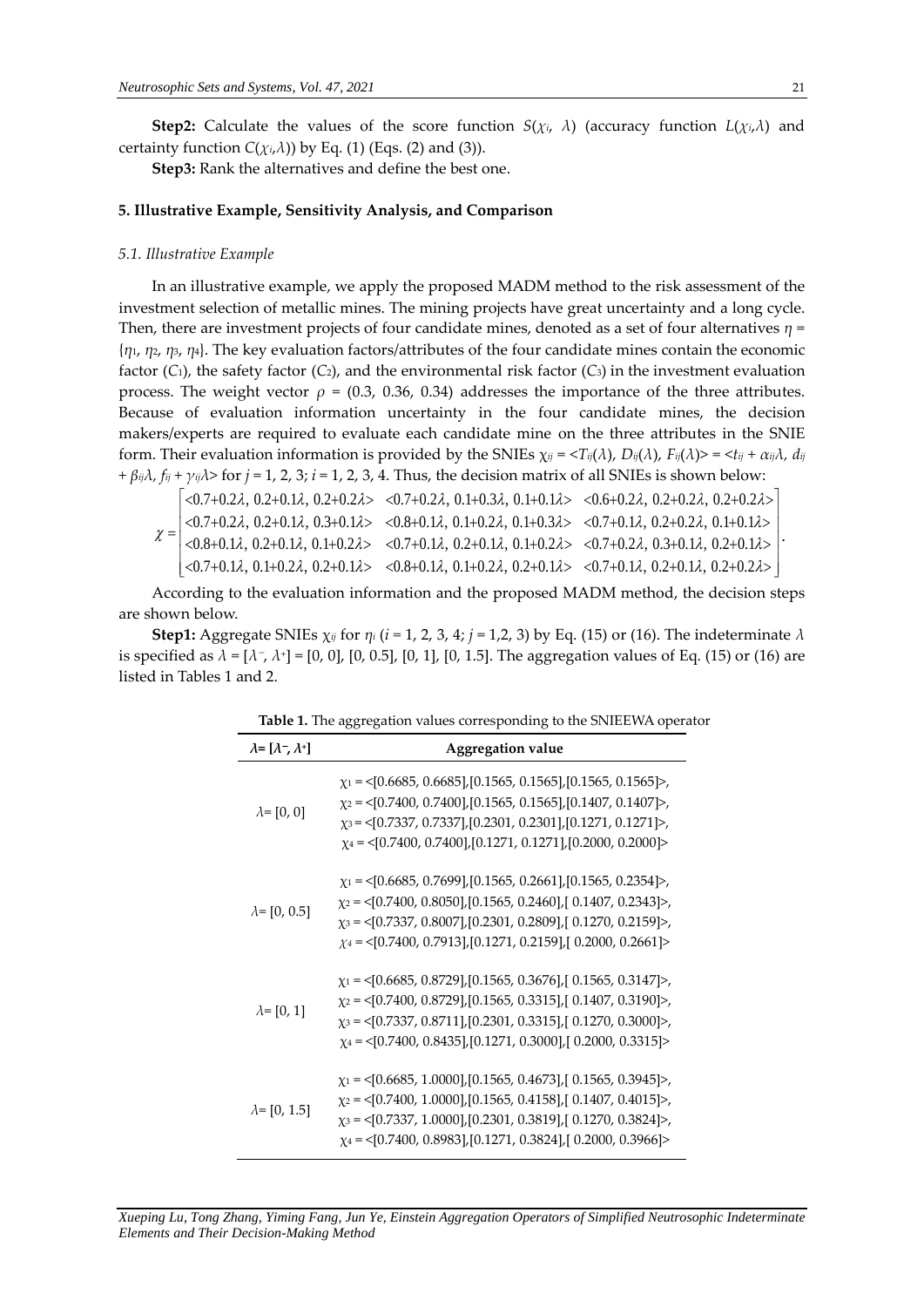| $\lambda = [\lambda^-, \lambda^+]$ | <b>Aggregation value</b>                                                                                                                                                                                                                                                                                                     |  |  |
|------------------------------------|------------------------------------------------------------------------------------------------------------------------------------------------------------------------------------------------------------------------------------------------------------------------------------------------------------------------------|--|--|
| $\lambda = [0, 0]$                 | $\chi_1$ = <[0.6651, 0.6651],[0.1645, 0.1644],[0.1644, 0.1644]>,<br>$\chi_2 = \langle [0.7354, 0.7354], [0.1645, 0.1644], [0.1617, 0.1617] \rangle,$<br>$\chi_3 = \{0.7294, 0.7294\}, [0.2346, 0.2346], [0.1343, 0.1343] \rangle$<br>$\chi_4$ = <[0.7354, 0.7354],[0.1343, 0.1343],[0.2000, 0.2000]>                         |  |  |
| $\lambda = [0, 0.5]$               | $\chi_1$ = <[0.6651, 0.7654],[0.1645, 0.2672],[0.1644, 0.2473]>,<br>$\chi_2 = \langle [0.7354, 0.8006], [0.1645, 0.2495], [0.1617, 0.2477] \rangle,$<br>$\chi_3 = \langle [0.7294, 0.7967], [0.2346, 0.2847], [0.1343, 0.2171] \rangle$<br>$\chi_4$ = <[0.7354, 0.7855],[0.1343, 0.2171],[0.2000, 0.2672]>                   |  |  |
| $\lambda = [0, 1]$                 | $\chi_1 = \langle [0.6651, 0.8657], [0.1645, 0.3709], [0.1644, 0.3311] \rangle,$<br>$\chi_2 = \langle [0.7354, 0.8657], [0.1645, 0.3349], [0.1617, 0.3351] \rangle,$<br>$\chi_3 = \langle [0.7294, 0.8637], [0.2346, 0.3349], [0.1343, 0.3000] \rangle$ ,<br>$\chi_4$ = <[0.7354, 0.8356],[0.1343, 0.3000],[0.2000, 0.3349]> |  |  |
| $\lambda = [0, 1.5]$               | $\chi_1$ = <[0.6651, 0.9659],[0.1645, 0.4769],[0.1644, 0.4165]>,<br>$\chi_2$ = <[0.7354, 0.9307], [0.1645, 0.4210], [0.1617, 0.4259]>,<br>$\chi_3 = \langle [0.7294, 0.9307], [0.2346, 0.3851], [0.1343, 0.3832] \rangle$<br>$\chi_4$ = <[0.7354, 0.8858],[0.1343, 0.3832],[0.2000, 0.4036]>                                 |  |  |

**Table 2.** The aggregation values corresponding to the SNIEEWG operator

**Step 2:** Calculate the scores of  $S(\chi_i, \lambda)$  by Eq. (1) and show the results in Tables 3 and 4. Table 3. Scores and ranking orders corresponding to the SNIEEWA operator

| $\lambda = [\lambda^-, \lambda^+]$ | <b>Score of</b> $S(\chi_i, \lambda)$ | Ranking                             | The best |
|------------------------------------|--------------------------------------|-------------------------------------|----------|
| $\lambda = [0, 0]$                 | 0.7852, 0.8143, 0.7922, 0.8043       | $\eta_2 > \eta_4 > \eta_3 > \eta_1$ | $\eta_2$ |
| $\lambda = [0, 0.5]$               | 0.7706, 0.7946, 0.7801, 0.7870       | $\eta_2 > \eta_4 > \eta_3 > \eta_1$ | $\eta_2$ |
| $\lambda = [0, 1]$                 | 0.7577, 0.7775, 0.7694, 0.7708       | $\eta_2 > \eta_4 > \eta_3 > \eta_1$ | $\eta_2$ |
| $\lambda = [0, 1.5]$               | 0.7489, 0.7709, 0.7687, 0.7554       | $\eta_2 > \eta_3 > \eta_4 > \eta_1$ | $\eta_2$ |

**Table 4.** Scores and ranking orders corresponding to the SNIEEWG operator

| $\lambda = [\lambda^-, \lambda^+]$ | <b>Score of</b> $S(\chi_i, \lambda)$ | Ranking                             | The best         |
|------------------------------------|--------------------------------------|-------------------------------------|------------------|
| $\lambda = [0, 0]$                 | 0.7788, 0.8031, 0.7868, 0.8004       | $\eta_2 > \eta_4 > \eta_3 > \eta_1$ | $n_{\mathbb{Z}}$ |
| $\lambda = [0, 0.5]$               | 0.7645, 0.7854, 0.7759, 0.7837       | $\eta_2 > \eta_4 > \eta_3 > \eta_1$ | $n_{\mathbb{Z}}$ |
| $\lambda = [0, 1]$                 | 0.7500, 0.7675, 0.7649, 0.7670       | $n_2 > n_3 > n_3 > n_1$             | n                |
| $\lambda = [0, 1.5]$               | 0.7348, 0.7488, 0.7538, 0.7500       | $\eta_3 > \eta_4 > \eta_2 > \eta_1$ | $\eta_3$         |

**Step 3:** The ranking orders are listed in Tables 3 and 4. There are exactly consistent ranking results between the SNIEEWA operator and the SNIEEWG operator when the indeterminate ranges of  $λ$  are  $λ = [0, 0]$ ,  $[0, 0.5]$ ,  $[0, 1]$ , then  $η<sub>2</sub>$  is the best alternative. While the indeterminate range is  $λ = [0, 0]$ 1.5], the ranking orders are very different between two aggregation operators, then the best alternative is *η*<sup>2</sup> corresponding to the SNIEEWA operator and *η*<sup>3</sup> corresponding to the SNIEEWG operator.

#### *5.2. Sensitivity Analysis*

An SNIE can represent an SvNE or an IvNE regarding the value or range of the indeterminate *λ*. In the above example, we have specified several indeterminate ranges of  $λ$  to make decisions.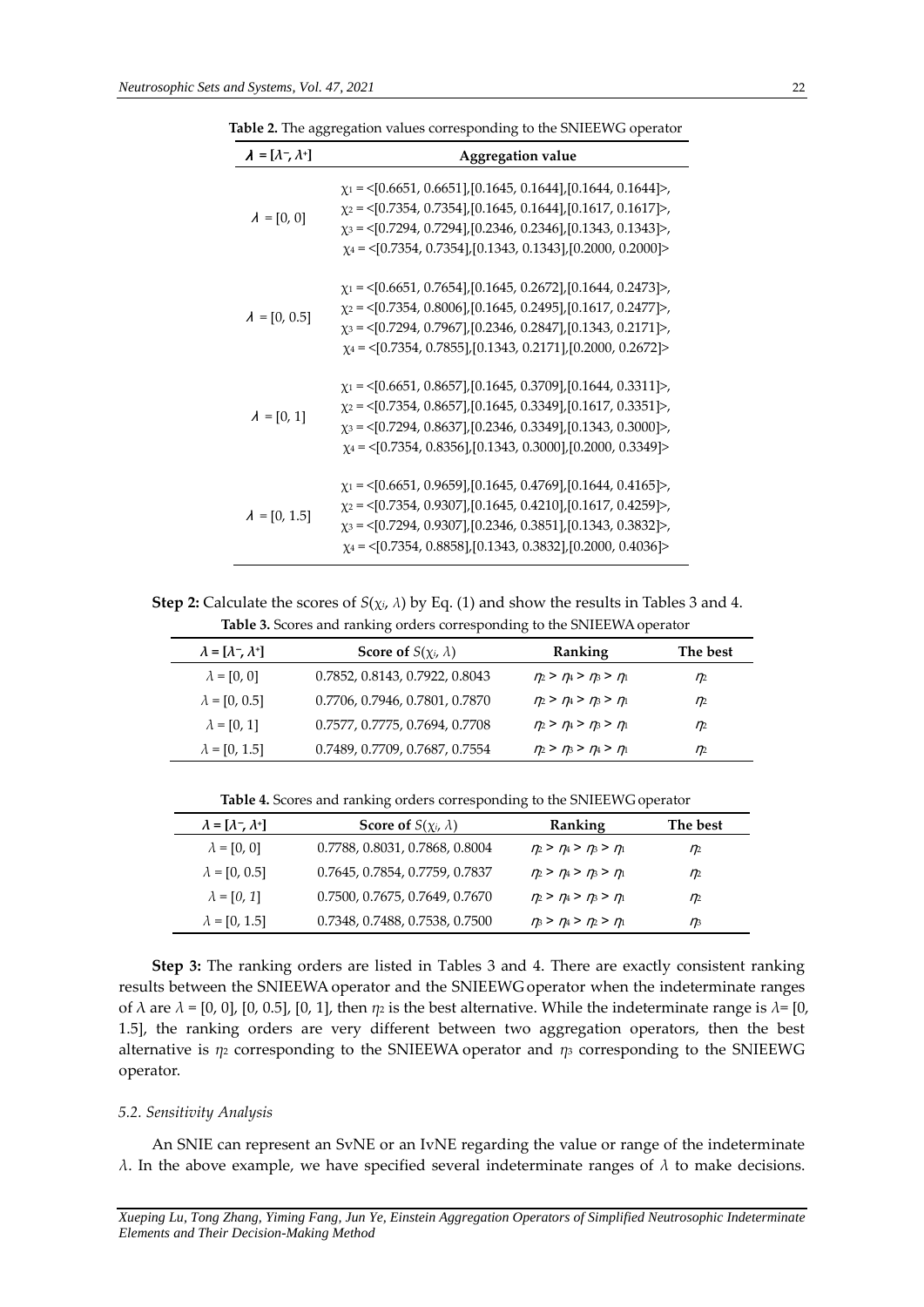The results show that the ranking orders are the same within certain ranges of  $\lambda = [0, 0]$ , [0, 0.5], [0, 1] corresponding to two aggregation operators, while the ranking orders are very different in the range of  $\lambda$ = [0, 1.5]. The above example demonstrates that more ranking orders based on the two aggregation operators are nearly consistent. Due to the variability of the indeterminate *λ,* the proposed MADM approach is valid and flexible. To further analyze the change of decision results with the indeterminate variety of  $\lambda$ , we show the relational graphs corresponding to the indeterminate value of  $\lambda$  and the score of  $\eta_i$  in Figures 1 and 2.



**Figure 1.** Relationship between the score of η<sup>i</sup> and the value of *λ* corresponding to the SNIEEWAoperator



**Figure 2.** Relationship between the score of *η<sup>i</sup>* and the value of *λ* corresponding to the SNIEEWG operator

SNIE is reduced to SvNE when the indeterminate  $\lambda$  is a single value. In Figure 1, the ranking order is  $\eta_2 > \eta_4 > \eta_3 > \eta_1$  and the best alternative is  $\eta_2$  when  $\lambda$  is in the range of  $\lambda \in [0, 0.8]$ corresponding to the SNIEEWA operator. Then, the best alternative is  $\eta_3$  in the range of  $\lambda \in [0.8, 1.5]$ . In Figure 2, the ranking order is  $\eta_2 > \eta_4 > \eta_3 > \eta_1$  when the value of  $\lambda$  is less than 0.6 corresponding to the SNIEEWG operator. The ranking order is  $\eta_3 > \eta_4 > \eta_2 > \eta_1$  when the value of  $\lambda$  is greater than 0.6. Although the ranking orders are not exactly identical with different aggregation operators, they are some sensitivities to different values/ranges of *λ*.

*Xueping Lu, Tong Zhang, Yiming Fang, Jun Ye, Einstein Aggregation Operators of Simplified Neutrosophic Indeterminate Elements and Their Decision-Making Method*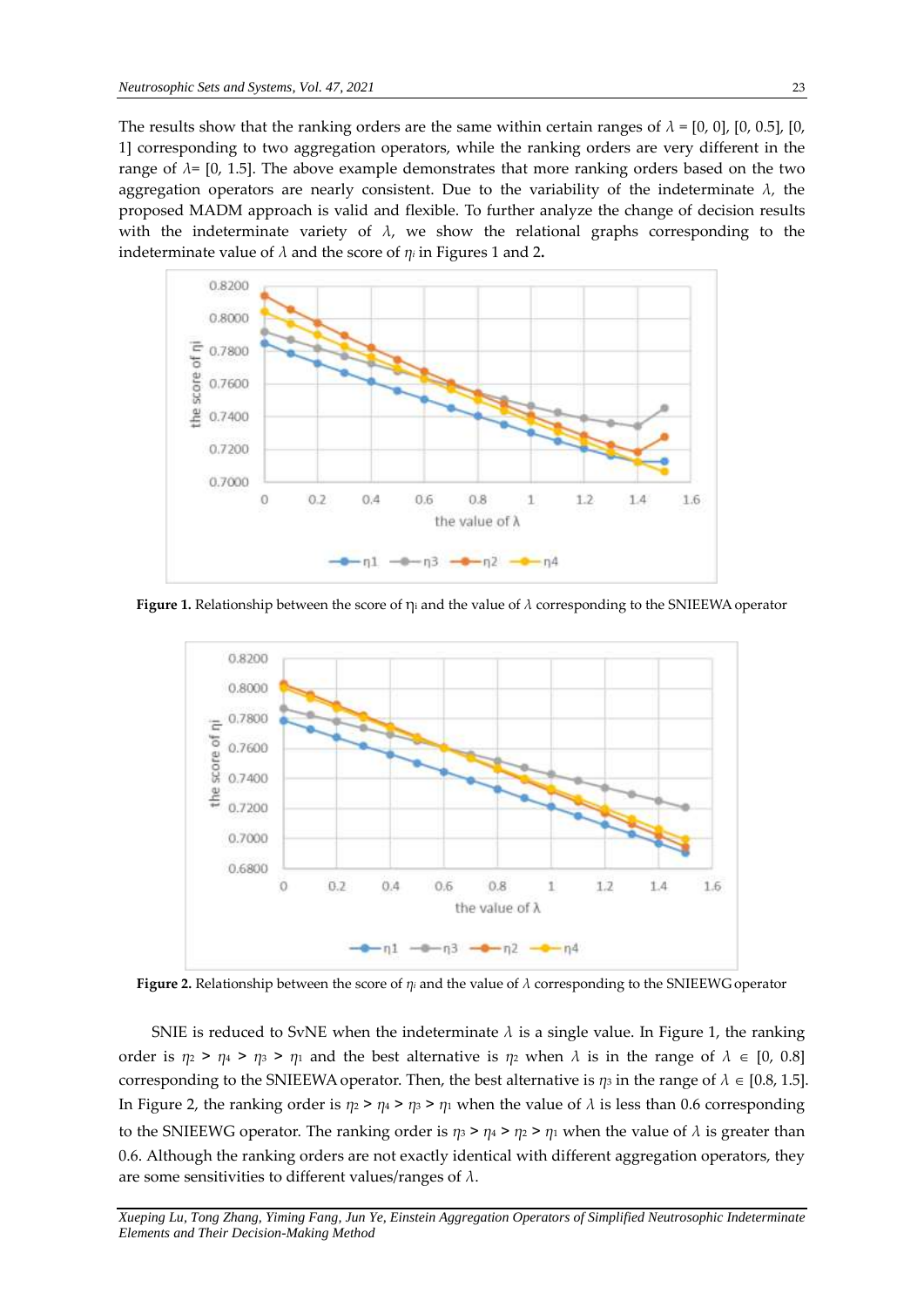#### *5.3. Comparison and Discussion*

Du et al. [15] first put forward the concept of SNIE and a MADM approach based on the weighted aggregation operators of SNIEs. To compare the proposed MADM approach with the existing MADM approach [15], the ranking results of the existing MADM approach [15] in specified ranges of *λ* are indicated corresponding to the SNIEWA and SNIEWG operators and shown in Table 5. The ranking results corresponding to the proposed SNIEEWA operator and the existing SNIEWA operator [15] are identical in all ranges of *λ.* Corresponding to the proposed SNIEEG operator and the existing SNIEWG operator [15], the ranking results are different only in the range of  $\lambda = [0, 1]$ . In terms of all the results,  $\eta_2$  is the best investment selection, conversely  $\eta_1$  is the worst one.

|                | Ranking order in different ranges of $\lambda$ |                                     |                                     |                                     |
|----------------|------------------------------------------------|-------------------------------------|-------------------------------------|-------------------------------------|
| $\lambda$      | $\lambda = [0, 0]$                             | $\lambda = [0, 0.5]$                | $\lambda = [0, 1]$                  | $\lambda = [0, 1.5]$                |
| <b>SNIEEWA</b> | $\eta_2 > \eta_4 > \eta_3 > \eta_1$            | $\eta_2 > \eta_4 > \eta_3 > \eta_1$ | $\eta_2 > \eta_4 > \eta_3 > \eta_1$ | $\eta_2 > \eta_4 > \eta_3 > \eta_1$ |
| SNIEEWG        | $\eta_2 > \eta_4 > \eta_3 > \eta_1$            | $\eta_2 > \eta_4 > \eta_3 > \eta_1$ | $\eta_2 > \eta_4 > \eta_3 > \eta_1$ | $\eta_3 > \eta_4 > \eta_2 > \eta_1$ |
| SNIEWA [15]    | $\eta_2 > \eta_4 > \eta_3 > \eta_1$            | $\eta_2 > \eta_4 > \eta_3 > \eta_1$ | $\eta_2 > \eta_4 > \eta_3 > \eta_1$ | $\eta_2 > \eta_4 > \eta_3 > \eta_1$ |
| SNIEWG [15]    | $\eta_2 > \eta_4 > \eta_3 > \eta_1$            | $\eta_2 > \eta_4 > \eta_3 > \eta_1$ | $\eta_4 > \eta_2 > \eta_3 > \eta_1$ | $\eta_3 > \eta_4 > \eta_2 > \eta_1$ |

**Table 5. Decision results of different methods**

# **6. Conclusions**

In this article, we presented the SNIEEWA and SNIEEWG operators of SNIEs with respect to the Einstein t-norm and t-conorm operations. On the basis of the SNIEEWA and SNIEEWG operators, the MADM method was developed and applied to the selection problem of mine investments. In the illustrative example, the decision results were analyzed under the single- and interval-valued neutrosophic indeterminate situations, which indicated some sensitivities to different values/ranges of  $\lambda$ **.** Compared the existing MADM approach [15] in the situation of interval-valued neutrosophic indeterminate information, the ranking results demonstrated that the proposed approach is valid. Since SNIS can flexibly express neutrosophic information according to indetermination ranges of  $\lambda$ , the proposed MADM method reflected its efficiency and flexibility regarding interval indeterminate ranges.

Since SNIS is a flexible form for describing indeterminate and inconsistent assessment information, it can be used in many indeterminate problems. In future research, more aggregation operators, similarity measures, and decision-making methods will be developed and applied to many fields in neutrosophic indeterminate environment.

# **References**

- 1. Zadeh, L.A. Fuzzy sets. *Information and Control* 1965, 8, 338–353.
- 2. Atanassov, K.T. Intuitionistic fuzzy sets. *Fuzzy Sets Systems* 1986,1,87–96.
- 3. Atanassov, K.T. More on intuitionistic fuzzy sets. *Fuzzy Sets Systems*.1989, 1, 37–45.
- 4. Atanassov, K.; Gargov, G. Interval-valued intuitionistic fuzzy sets. *Fuzzy Sets and Systems* 1989, 31, 343–349.
- 5. Smarandache, F. Neutrosophy: neutrosophic probability, set, and logic. *American Research Press*,1989.
- 6. Wang, H.; Smarandache, F.; Zhang, Y.Q.; Sunderraman, R. Single valued neutrosophic sets*. Multispace Multistruct* 2010, 4, 410–413.
- 7. Wang, H.; Smarandache, F.; Zhang, Y.Q.; Sunderraman, R. Interval Neutrosophic Sets and Logic. *Theory and Applications in Computing*. Phoenix, AZ, USA: Hexis, 2005, 21–38.
- 8. Ye, J. A multicriteria decision-making method using aggregation operators for simplified neutrosophic